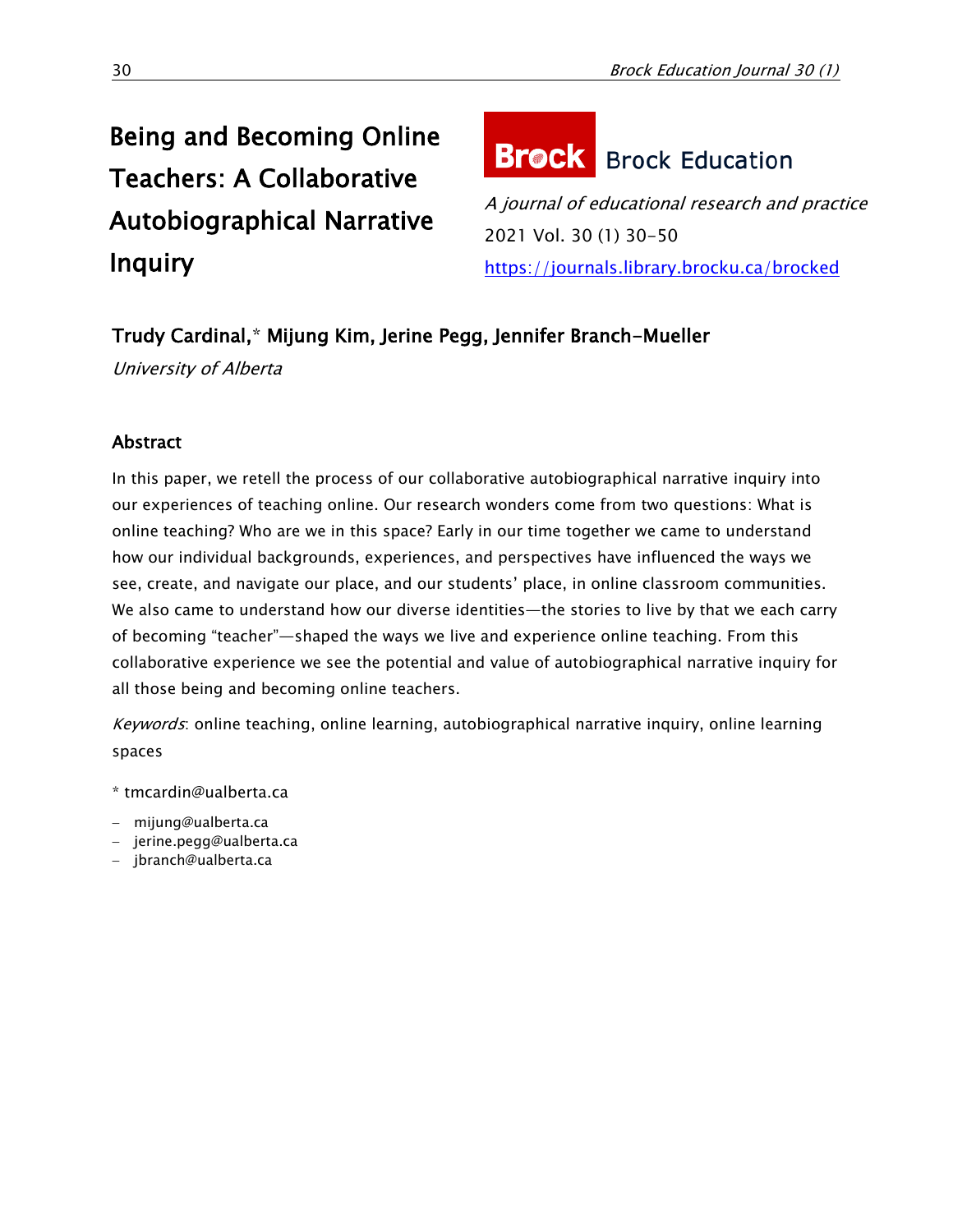The four of us teach at a Western Canadian university, in a Faculty of Education. At the time of the inquiry we were at different places in our academic careers, with differing experiences with online teaching, as well as in the K-12 schooling system. We had a range of online teaching experiences (from 2-19 years). Despite these differences we found ourselves sharing stories of our previous teaching experiences in relation to our online teaching experiences. These stories brought to the surface key questions about our relationships with students, technology, and the idea and reality of online communities. In particular, we wondered what might be learned from deeper consideration of our differing and shared perspectives, experiences, and stories of online teaching. Our research wonders come from two questions: What is online teaching? Who are we in this space?

As we felt ourselves called to this inquiry we looked to get a sense of the context, as was articulated in current literature. We found that online courses and the technologies used to facilitate them are reshaping the way graduate courses are offered, the pedagogies that are used, and the ways instructors and students interact and communicate (Bowness, 2015; Karber, 2003). Since the move to online teaching is new for many instructors and students, much of the literature has focused on identifying the opportunities, challenges, and effective approaches for teaching in online settings (Li & Irby, 2008; Palloff & Pratt, 2013). Research into Communities of Inquiry (Pellas & Kazanidis, 2014; Rubin & Fernandes, 2013; Zydney et al., 2012) have examined how students and instructors exist in, and create, inquiry communities in online environments. What we found lacking in this preliminary search was a deeper examination of how instructors see themselves as teachers in online spaces (Boling et al., 2012). Therefore, in order to better understand and develop online learning experiences for students, there is a need to more deeply explore the diverse experiences of instructors as they navigate and negotiate online teaching spaces (Kraglund-Gauthier et al., 2010). This is especially true when those instructors also have experience as classroom teachers in the K-12 school system. This, along with our own seeking of deeper understanding, called us to engage in a collaborative autobiographical narrative inquiry process.

#### Collaborative Autobiographical Narrative Inquiry

Only one of the authors had previous experience with narrative inquiry as both a research methodology and as pedagogy. The three additional authors were interested in autobiographical narrative inquiry and felt that engaging in a collaborative autobiographical narrative inquiry process would offer an important experiential learning way to learn. We began by first reading various articles articulating the process of engaging in autobiographical narrative inquiry (Clandinin & Caine, 2013; Clandinin et al., 2015; Dubnewick et al., 2018; Huber et al., 2013; Saleh et al., 2014). As we read, inquired into, and unpacked the articles, we worked to co-compose a shared understanding of our approach to our research.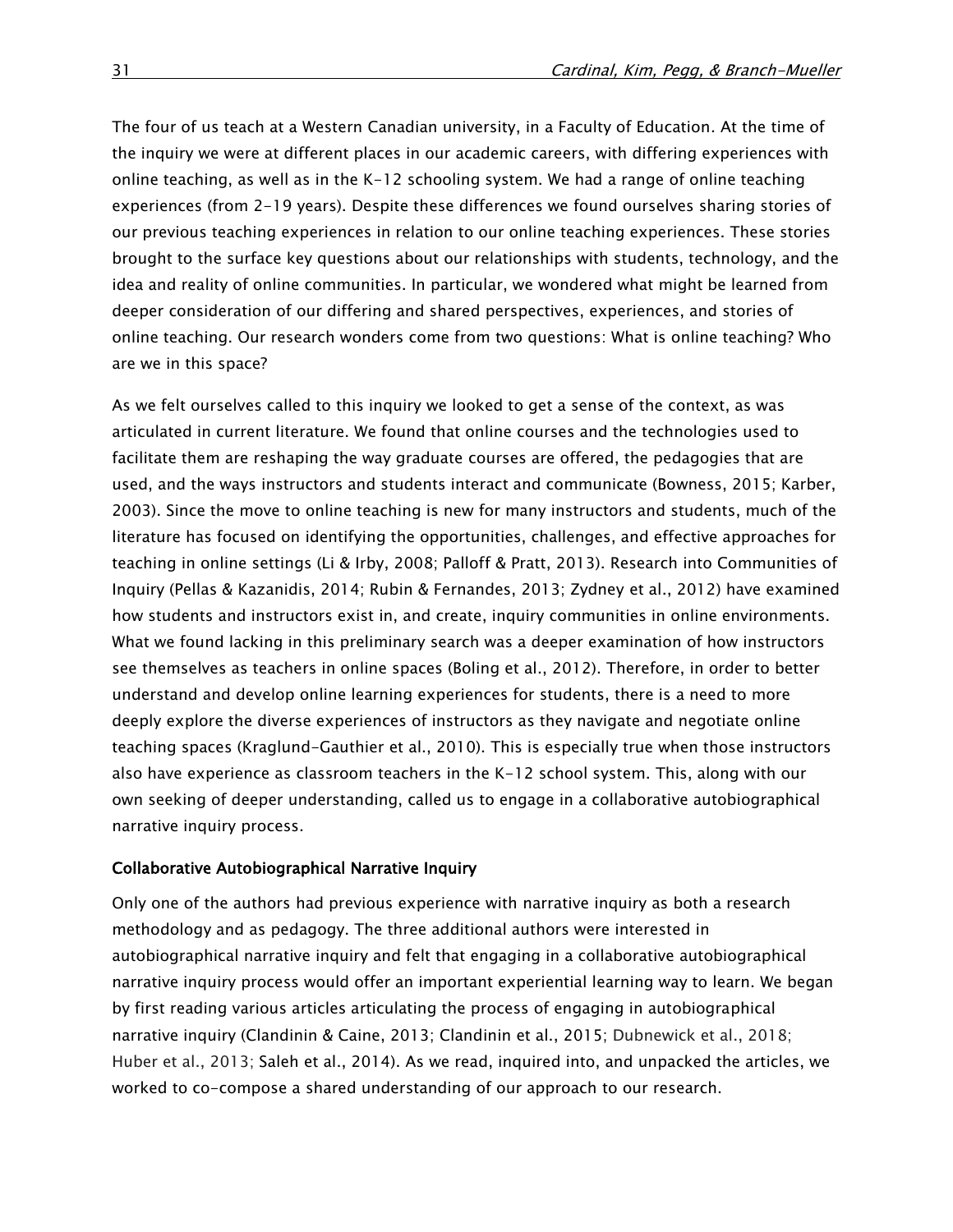Autobiographical narrative inquiry (Cardinal, 2010; Saleh, Menon, & Clandinin, 2014), with its emphasis on telling and re-telling stories, urged us to attend not only to the specificity of our work in online teaching but also to the stories we carry within as we enter into those online environments. From our early, or beginning, stories (Connelly & Clandinin, 1990; Greene, 1995), across all of our ongoing identity making, that is "stories to live by" (Connelly & Clandinin, 1999), we have each been living, telling, retelling, and reliving (Clandinin & Connelly, 1998; Connelly & Clandinin, 1999). Our living and teaching is continuously informed and reformed by who we are as human beings, by our personal views of curriculum, education, and schooling, and by our varied online and face-to-face teaching and learning experiences.

As described by Clandinin and Connelly (2000), the multidimensionality of experience requires that narrative inquirers attend to the continuous unfolding of experience across time, place, situations, and relationships. As we attended to the "three-dimensional narrative inquiry space" (Clandinin & Connelly, 2000, p. 50) that opens up through narrative inquiry, as we moved backward and forward, inward and outward (Clandinin & Connelly, 2000, p. 50), we attended to the *temporality* of our experiences and an awareness of "people, places, and events as always in process" (Clandinin et al., p. 23). As we attended to the *sociality* of our experience, we inquired into the interactions between our personal worlds and broader social worlds. As we attended to place, we acknowledged that "where things take place always makes a difference to how one may understand a life space [and a life in the making over time]" (Xu & Connelly, 2010, p. 361; emphasis in original). As Clandinin and Rosiek (2007) describe:

The focus of narrative inquiry is not only a valorizing of individuals' experience but also an exploration of the social, cultural, and institutional narratives within which individuals' experiences were constituted, shaped, expressed, and enacted—but in a way that begins and ends that inquiry in the storied lives of the people involved. Narrative inquirers study an individual's experience in the world and, through the study, seek

ways of enriching and transforming that experience for themselves and others. (p. 42) Engaging in collaborative autobiographical narrative inquiry allowed us to situate ourselves within the research and to follow our interests and passions about this particular topic through inquiring into our stories of experience (Clandinin & Caine, 2013) while also contributing to broader social and theoretical conversations from diverse perspectives (Clandinin & Caine, 2013).

#### Methods

After we came to a shared understanding of autobiographical narrative inquiry, and how we would collaborate as a research collective, we continued the process of coming to know each other, and to know narrative inquiry with a discussion about what field texts (data) we would gather/create and how the process might unfold. "Field texts can include transcripts of conversations, field notes, family stories, memory box artifacts, photographs, and other texts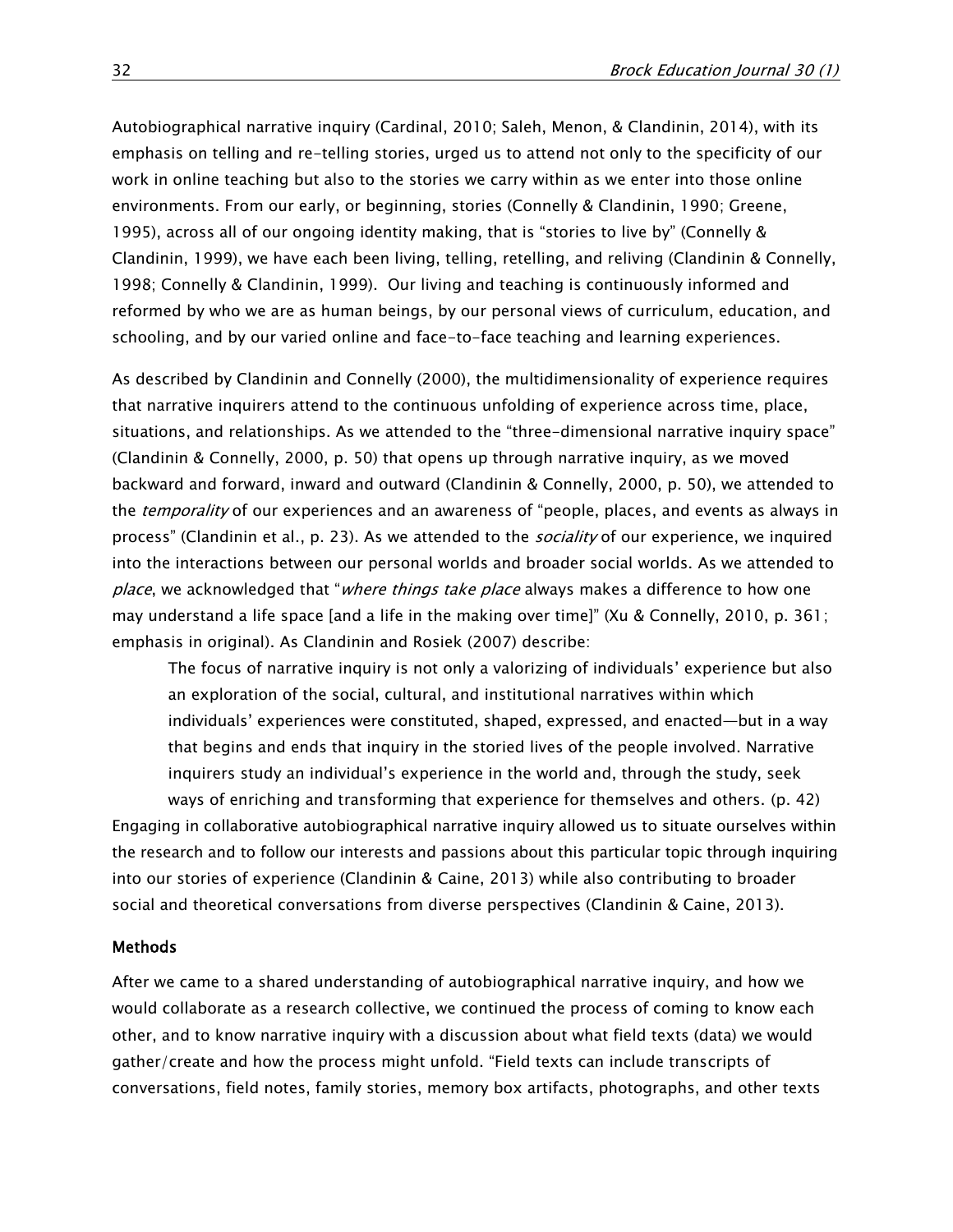that are composed by narrative inquirers and participants to represent aspects of lived experience" (Clandinin & Huber, 2010, p. 11). We chose to begin with annals (Clandinin, 2013). We drew on these to begin to inquire into stories of our "early landscapes" (Greene, 1995, p. 73) and how we each have gradually come to understand teaching and teachers. From the annals and our collaborative inquiry, we then turned toward sharing and inquiring into memory box artifacts, which we used to evoke more stories of experiences, this time with a more deliberate focus on online teaching experiences.

Over an entire year we individually and collectively wrote, and shared, and collaboratively inquired into particular stories of educational experiences that helped us reflect on the connections between our experiences over time and the ways we understand teaching in online environments. Finally, we co-composed our final research texts. As threads emerged in our sharing and narrative inquiry into our stories (Downey & Clandinin, 2010, p. 392), we continued to revisit and engage with existing literature to deepen our understanding, guide the ongoing inquiry, and identify areas where our research is most needed to further the conversation. What follows is one telling of our experience and how each method, each sharing of experiences and inquiry into those stories using the three-dimensional narrative inquiry process, led to our deeper understanding. We were awakened to how the stories to live by that we carried of becoming "teacher" shaped the ways we live and experience online teaching, and we also became aware of the potential of autobiographical narrative inquiry for all engaged in online teaching.

#### Annals and Chronicles: Formative Experiences of Teaching and Learning

We began with the annal process as a way to inquire into how it is that we came to know what teaching and learning meant to each of us. We took this opportunity to "recollect [our] experiences and to construct the outlines of [our] personal narrative[s]" (Clandinin & Connelly, 2000, p. 112). Annals could be thought of as a "list of dates of memories, events, stories, and the like" (Clandinin & Connelly, 2000, p. 112). Our annals had the feel of chronicles in that we asked each other to create the "sequence of events in and around a particular topic or narrative thread of interest" (Clandinin & Connelly, 2000, p. 112), in this instance with a focus on our coming to know ourselves as teacher and what teaching and learning meant to us.

#### Trudy: Four Directions Teachings

As a Cree/Métis scholar, from rural northern Alberta, early in her academic career at the time of this research, Trudy had not only begun to think about teaching in an online context but was also still in the midst of negotiating who she was and was becoming as an academic, and a teacher educator in an urban context. Woven across the annal (see Figure 1) were the complexities of a life, the interruptions to schooling, that were also part of her becoming. Despite having only taught one course fully online, at the time, she had included other online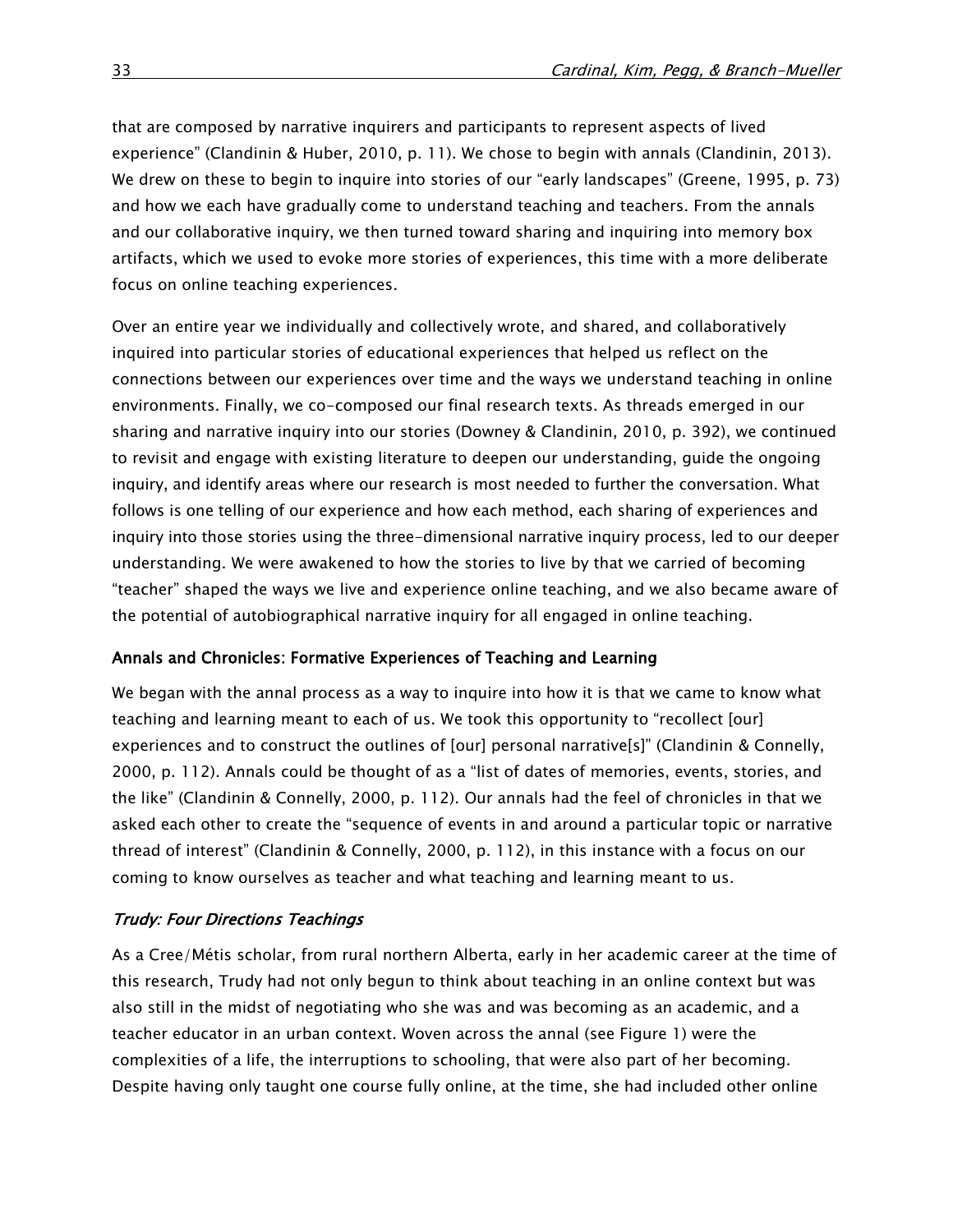experiences in face-to-face courses and found herself curious about the differing experiences. As a way to inquire into them, she took her initial linear, timeline-style annal and considered what new understanding would come from rearranging them to align with the four directions teachings she had come to know in her work alongside of Indigenous Elders.

#### Figure 1

#### Trudy's Annal



I started at the beginning because I realized that a lot of the unpacking we were doing went right back to my childhood. The annal became more about who I am as a teacher and a learner, who I am as a whole being. This was important to see because I have wanted to be a teacher since I was a little girl. I was looking to see where I lost what it meant to "be teacher"—where those ideas were shaped, and interrupted. I started to reremember the moments where my story of teaching bumped against someone else's story, with mine being dismissed. I also thought about moments where I was told I was not a knowledge holder. I realized that I carry a story of not being a knower throughout my undergrad. How did I ever survive becoming a teacher?

#### Mijung: Border Crossing

Mijung grew up in Korea where education is given the first and foremost priority for people, society, and the nation. Being a teacher is an honourable position with responsibilities, care, and respect.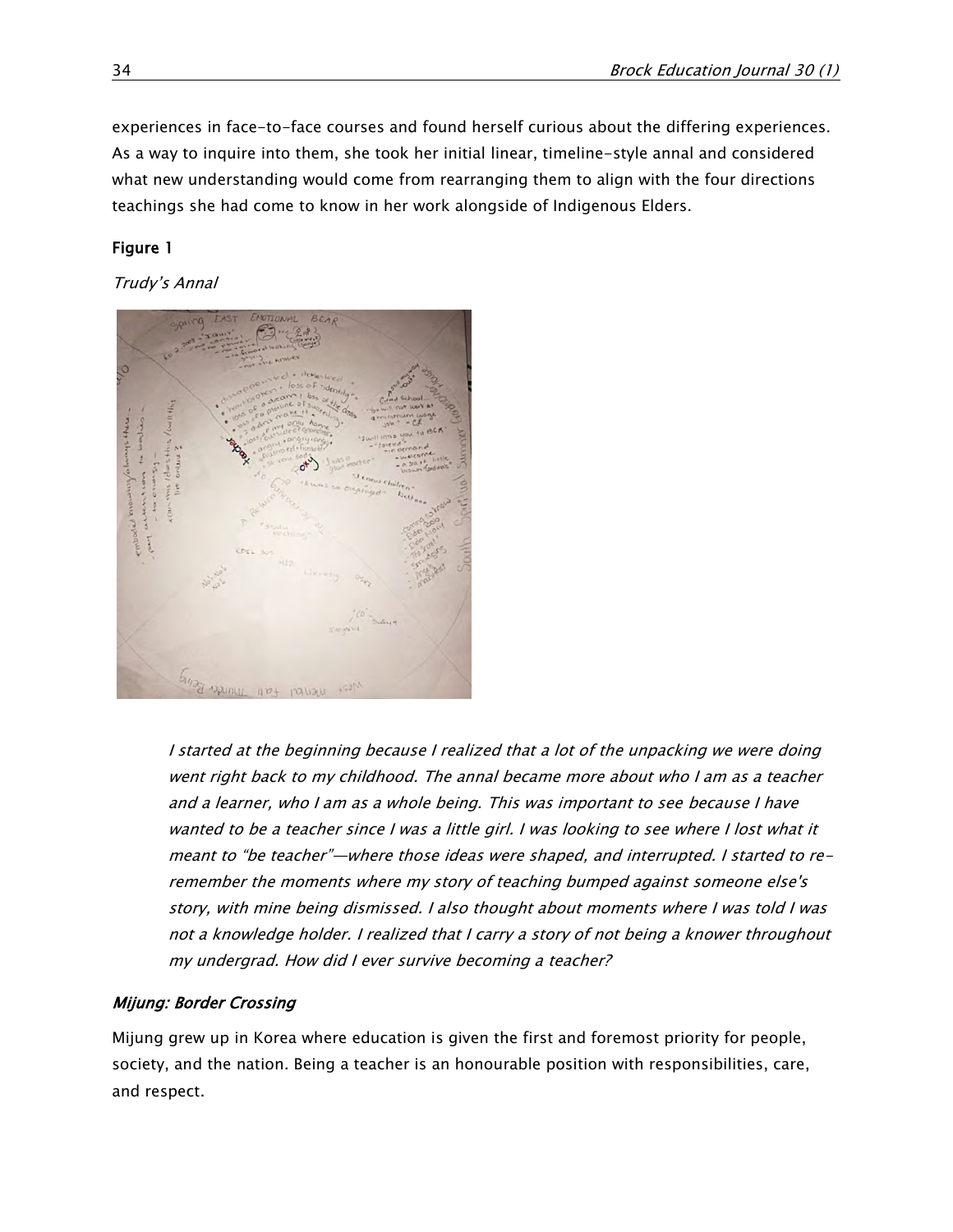#### Figure 2

Mijung's Annal



My parents really respected teachers not as a job, but as a human being with dignity so they wanted me to become a teacher rather than a scientist. So, I became a teacher. Teachers in Korean culture have much respect and value. We used to say, "you don't even step on the teacher's shadow." So, that's how much you respect teachers. They are people who are going to take you into the right path of life. It's not only about a professional success, but also for a whole human being. The night before my first day of teaching, my dad said, "you are becoming a teacher." That means you're not there only to teach the content, but teach humans, you are teaching children. It meant a lot.

After several years of teaching in the public school system in Korea, Mijung made a couple of border crossings for her education and career from Korea, Canada, Singapore, and back to Canada to teach at the current university (see Figure 2). Her lived experiences of border crossing led her to question what it means to be a teacher in the very place and time that she lives in. The unsettling question on good teaching was challenging her understandings and actions in classrooms. Her question about what it means to be a good teacher continues in the context of online teaching. She struggled in the first online course as teacher and human being, situated in the virtual space.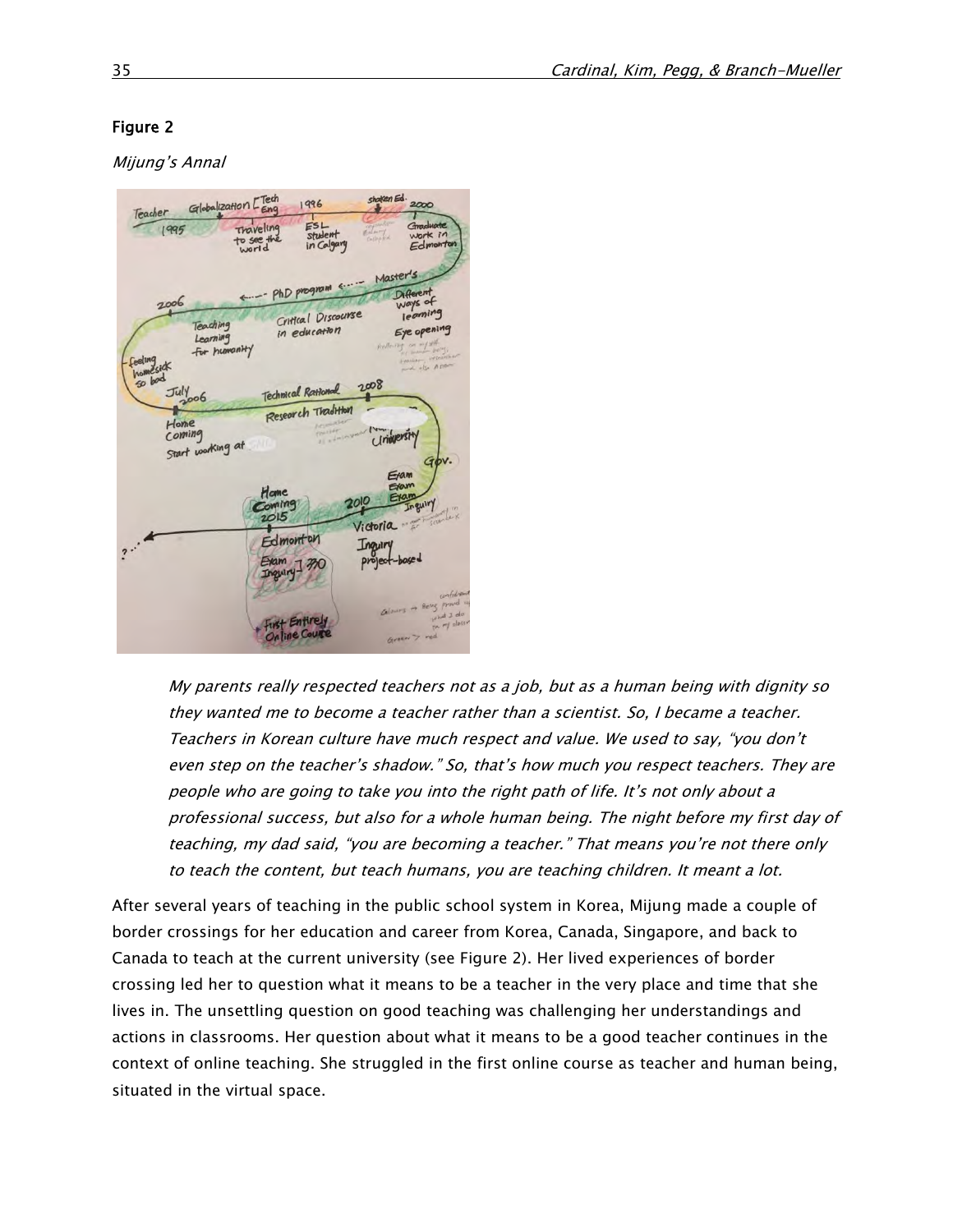#### Jerine: Science Stories

Jerine's path to postsecondary teaching began with a passion for science, an initial career as a wildlife biologist, 4 years teaching junior high science and mathematics, and eventually a PhD in science education. At the time of this inquiry Jerine had been teaching at the postsecondary level for 11 years and over that time had taught 10 fully online graduate courses. In her annal (see Figure 3) she shared a series of memories related to her early experiences with schooling and technology.

#### Figure 3

Jerine's Annal



My initial science experiences were once a week when the teacher would pull out the textbook and read to us and that was science. So I hated it. In fifth grade I got to be part of a program where we went to the science museum once a week, and one of the times they had this table of batteries and wires and bulbs and we just got to play with it and explore, and that was my memory of what shifted my thinking about science.

… So I pulled out three memories from high school, and I don't know exactly why these are the ones that come to me, but they're all examples of negative interactions I had with teachers … This one is a social studies class where ... he'd lecture for 15 minutes and then he'd give us worksheets to fill out. No discussion, he didn't want any talking.

… In my PhD program I took a plant population biology course, and the professor made us think. He posed problems, he would take a research study and he would maybe give us the context of it and give us the key research question that they were looking at, and then he would make us predict what we thought the result of the study would be.

Jerine's reflection on her annal highlighted how her positive memories of schooling included learning opportunities that were intellectually challenging and engaging and occurred both in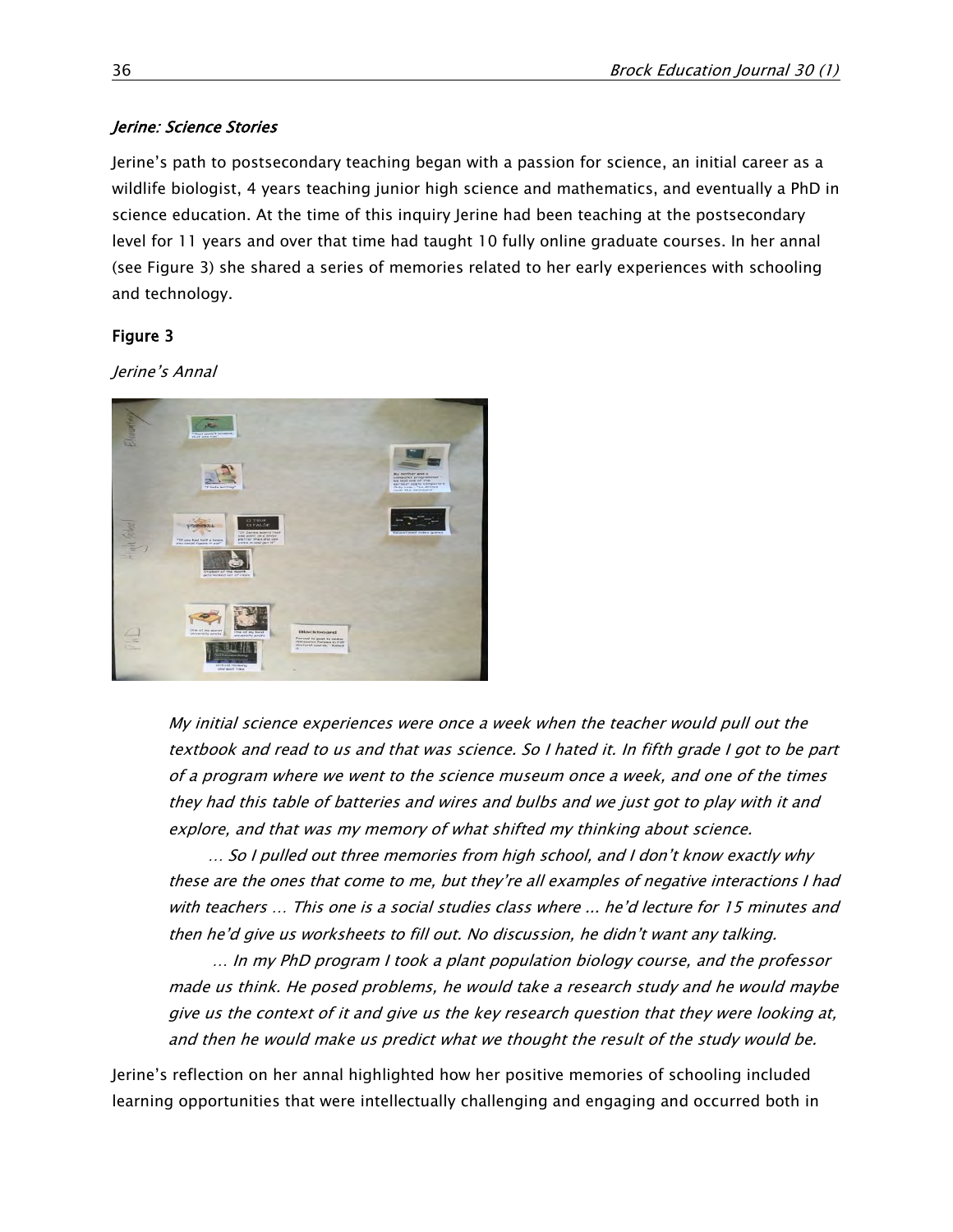and out of school environments. In her annal, Jerine also reflected on her early experiences with technology and its relationship to her later engagement in online teaching.

Technology has always been embedded in my life. My mom was a computer programmer, from the time I was in elementary school—we had one of the earliest Apple computers and—we could just play with it, we could do whatever. She really made it comfortable to play with technology and not be afraid of it, and that's had a big impact on me, especially as I moved into online teaching.

Jerine's memories highlighted the important role of play and experiential learning in her familial curriculum-making world, the tension she felt when this bumped against more traditional modes of schooling, and the way this playful approach to learning and interaction with technology supported her transition to online teaching.

#### Jennifer: Community Photos

Jennifer spent 8 years as a teacher and teacher-librarian in Webequie, Fort Hope, and Inuvik before moving into an academic position in 2000. In those small Indigenous communities she was firmly connected to the place and community as an integral part of the teaching process. She took her first online class in the fall of 1998, while in her doctoral program, and started teaching online in the summer of 1999. For 20 years, Jennifer has been engaged in discussions around what it means to teach and learn in online communities. When asked to share her annal (see Figure 4) as part of her stories of teaching, Jennifer shared photographs of her teaching and learning spaces and the communities where this work was situated.

#### Figure 4

Jennifer's Annal

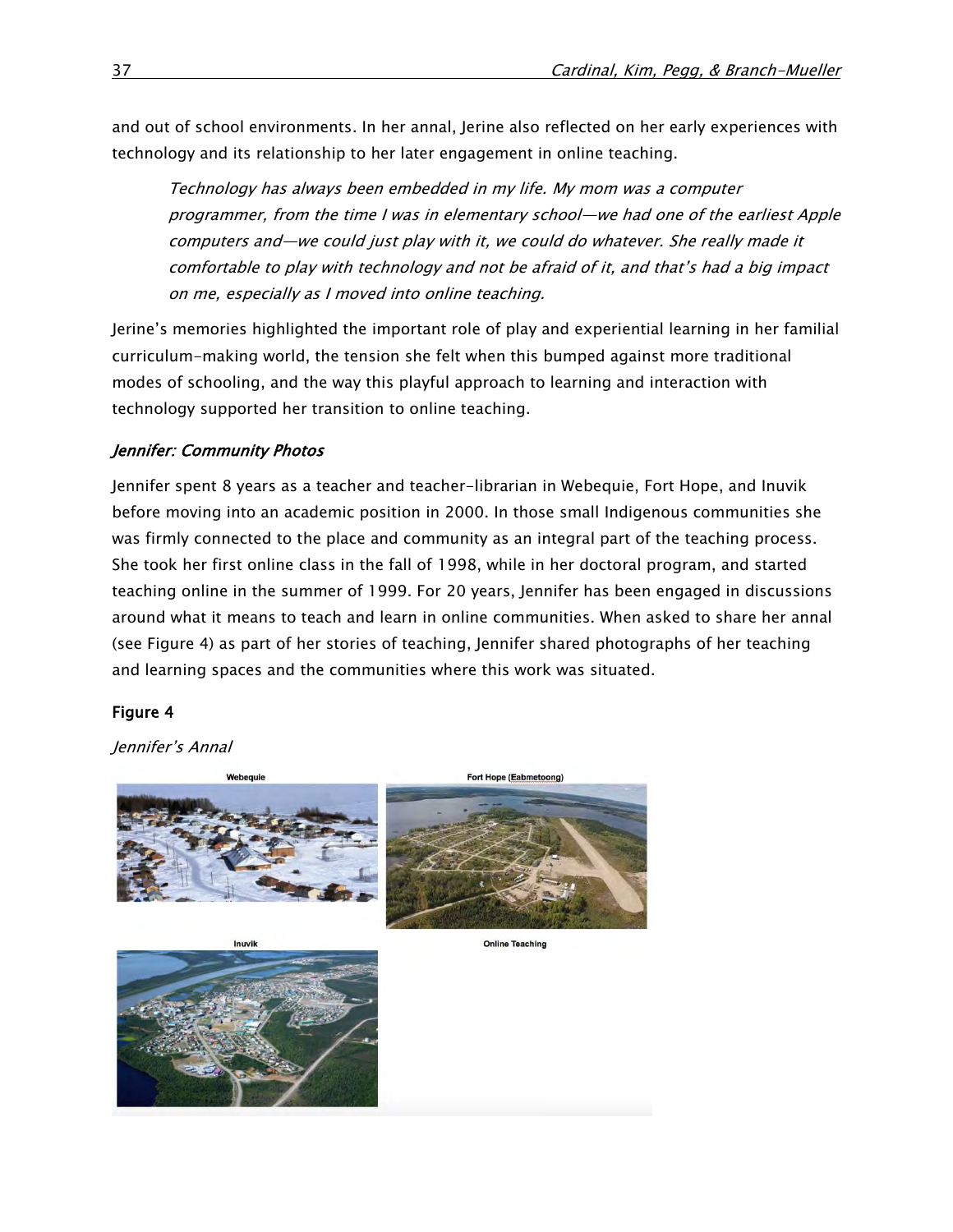Webequie was my first story of teaching. So when I was asked to think about teaching for this annal, I went upstairs and I printed out my teaching places. I printed out a photo of Webequie, I printed out Fort Hope which is where I went the next year. And then I taught in Inuvik for 6 years. When I think about my teaching, because I taught in Indigenous communities, it's about live-in communities, right? It's living in community.

When she came to select a photo for online teaching, nothing came to mind, so she left the page blank. The space and place is one challenging piece of online teaching and learning for Jennifer. She encourages her students to share a photo of their workspace so she can imagine them in "place" when they are learning.

#### Our Artifacts

After exploring our annals as part of our process of being and becoming online teachers, we each brought an artifact to share that represented an online teaching experience. Memory box artifacts, including photographs, are "used to trigger the telling of stories" (Clandinin, 2013, p. 45). As we shared the stories we collectively attended "to the ways individual narratives of experience are embedded in social, cultural, familial, linguistic, and institutional narratives" (Clandinin, 2013, p. 45).

#### Trudy: The Dusty Laptop

Trudy's artifact (see Figure 5) was her dusty laptop, her constant companion, as she named it.

#### Figure 5

#### The Dusty Laptop

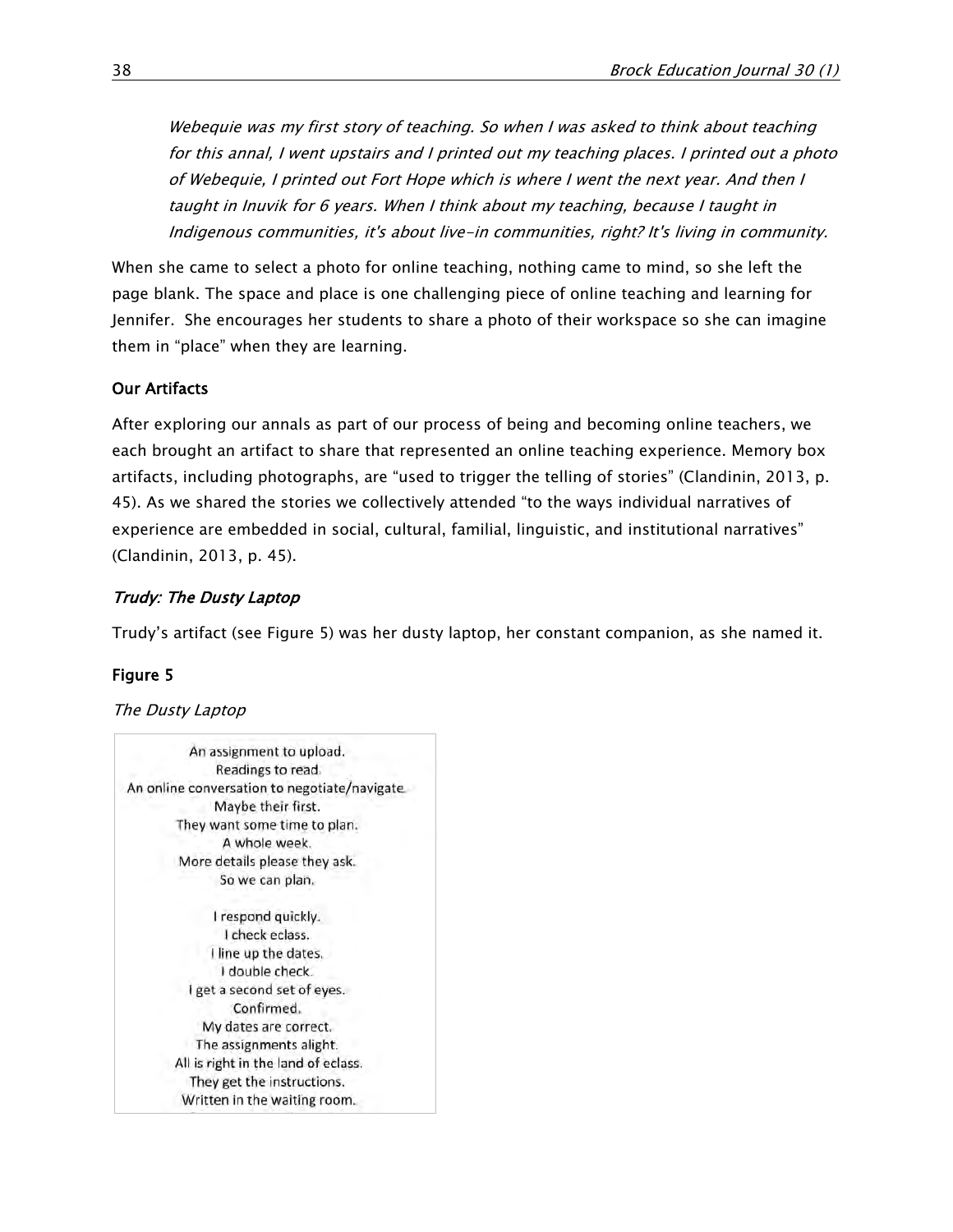My artifact is this dirty old dusty laptop. I thought of the laptop for the artifact because it has been part of all of my online teaching experiences but also because I was in the midst of family stuff that got woven in and it was there, easily accessible and always with me. I have two images of it. One a clear photograph of the laptop and one a faded version. I was in my car, it was sitting up against the steering wheel. I've got all these millions of windows open on the screen. The calendar on the screen is carefully crafted, colour coded, filled in, checked daily. No decision is made without its guidance.

That day it was a fail. I was feeling like "good professor" but then I remembered. A missed meeting. No record of it. Not digitally. Not on paper. I sent my regrets to the research team and then I returned to the dusty old laptop. I looked at the eClass page. Keep it simple. Organize eClass so that it makes sense. To Tab or not to Tab. Another box, all documents here. All assignments here. No, it looks confusing. Messy. I can't follow it. I want tabs and dates separate, one topic at a time not to overwhelm. Logical order, steps one, two, three. Is online teaching like that? Can it be? Steps one, two, three?

In Trudy's annal, earlier in this paper, we noticed how experiences outside of schooling, personal life experiences, have always been woven tightly in the midst of the more linear and structured schooling experiences. In this same way the stories to live by Trudy carried of herself as a teacher and as a teacher educator were strongly shaped by colour coded schedules, carefully crafted plans, due dates, and deadlines. With an online course, connected asynchronously via technology, who Trudy was and was becoming as an online educator was knotted and tangled up with who she was and wanted to be in her personal life.

#### Mijung: The Email

Mijung shared an email (see Figure 6) she received from a student as her artifact.

#### Figure 6

Email to Mijung

I REALLY am enjoying it! FAR more than I expected!

You've been an amazing facilitator of some difficult topics!

Have a great day!

Her online course was unfolding and one student was so keen and anxious to learn, he often contacted her via online class and emails. She shared:

One day, I was trying to help a student with his questions, and then at the end of our email conversation thread, he wrote, "I'm really enjoying it far more than I expected." And he goes on, "You've been an amazing facilitator of some difficult topics. Have a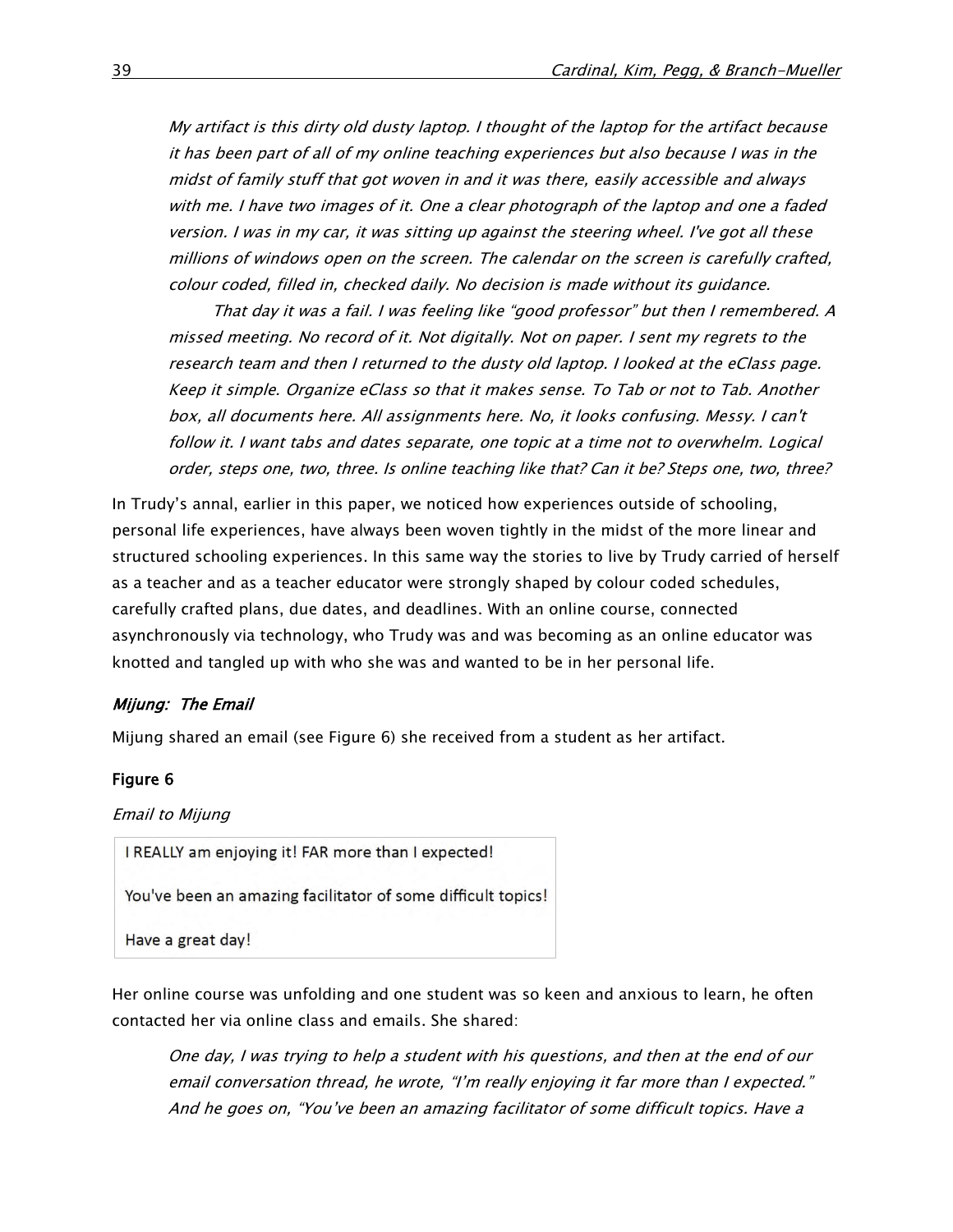great day." At first, I was happy that he was relieved to get answers to the questions and enjoying the course so far, but then, this email challenged me to ask, "Am I a facilitator?" "Who am I in this space and in this course?" I like the word teacher—not professor, but teacher, but he was using the word facilitator. A good facilitator ... I think I am expecting something more ... I'm still struggling to identify who I am in an online space, and who I want to be. My expectation is that I want to be a teacher in my own definition.

In Mijung's annal and also in the email, we see her coming back to the story she tells of "good teacher."

#### Jerine: The Website

As her artifact, Jerine shared a website (see Figure 7) that a student had created in a recent online course that she taught.

#### Figure 7

#### Website Example



This is my graduate-level science and literacy course—how I designed the main project really brought together everything that I value about teaching graduate courses, and teaching online. I wanted the teachers in my course to be able to really connect what they were learning to their own practice. I wanted them to interact with each other around it, and I wanted the assignment to be embedded with the learning we were doing. And so what I decided to do was to have each student create a Google Site where they would create a page for each module and on it they would discuss the theory we were learning and use the theory to create a learning activity they could use in their own teaching context. They picked a grade level and science area and created their project around that. So as we went, they built the site. Each week, they had to build something,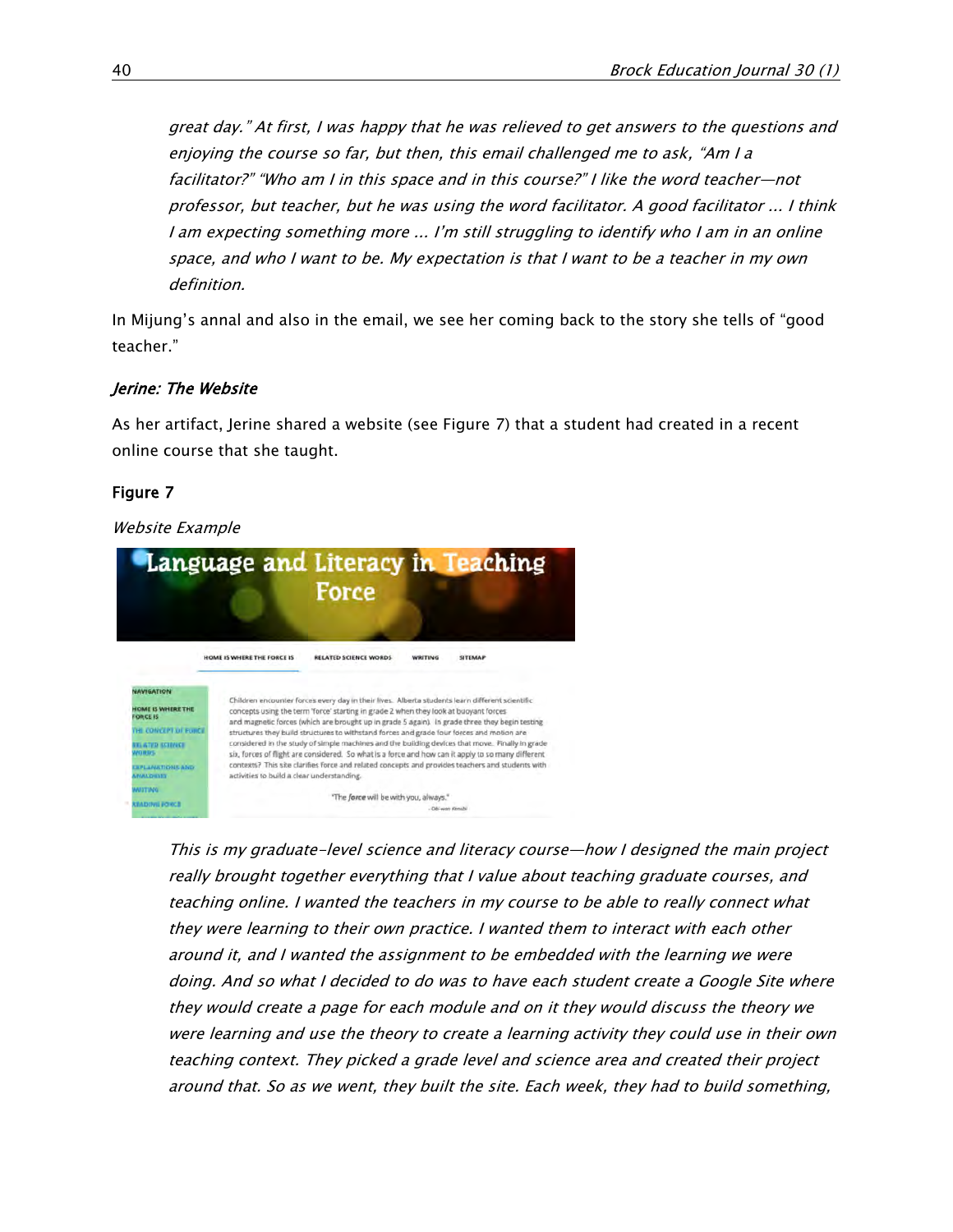get feedback from their peers, and revise. It created the space for them to apply what they were doing in the course to their classroom practice, rather than it just being an assignment to turn into me. I had one student who said that it had more impact on his practice than anything else. And so to me, it was taking advantage of the online, the technology affordances… to really pull all those things together.

Jerine's artifact was a culmination of the years that she had taught online and the things she had tried and learned from. In the artifact we can also see threads of the nature of learning that Jerine highlighted in her annal. Learning for Jerine is about experience, in her artifact this is evident in the way in which the assignment set up learning experiences for students that allowed them to connect their learning to things that matter to them, to their own classrooms, and to students. The artifact also highlights the embeddedness of technology in Jerine's teaching and taking risks to embed technologies into the teaching and learning aspects of the course.

#### Jennifer: The Rubric

Jennifer's artifact was the rubric she uses to assess engagement in small group discussions (see Figure 8) in her online classes. A two-sided, colour-coded page that, for Jennifer, represented years of thinking about the online, group-discussion component of her online classes.

#### Figure 8

| <b>Objective/</b><br><b>Criteria</b>                                            | <b>Excellent</b>                                                                                                                                                                                                                                                                             | Good                                                                                                                                                                                                                                                                                          | <b>Satisfactory</b>                                                                                                                                                 | Unsatisfactory                                                                                                                                                           |
|---------------------------------------------------------------------------------|----------------------------------------------------------------------------------------------------------------------------------------------------------------------------------------------------------------------------------------------------------------------------------------------|-----------------------------------------------------------------------------------------------------------------------------------------------------------------------------------------------------------------------------------------------------------------------------------------------|---------------------------------------------------------------------------------------------------------------------------------------------------------------------|--------------------------------------------------------------------------------------------------------------------------------------------------------------------------|
| Presence<br>$(Value = 15)$                                                      | Establishes and maintains a consistent<br>and valuable presence in the<br>conversational flow of the materials.<br>covered in the course. Responses to<br>comments celebrate, elaborate and<br>encourage the contributions of other<br>participants.<br>$15 - 14$                            | Contributes well and conscientiously in<br>general, with leading contributions in<br>areas of individual interest or<br>expertise. Responds appropriately to<br>the flow of discussions in ways that<br>demonstrate good timing, lively<br>consideration and quality of thought.<br>$13 - 12$ | Somewhat sporadic and/or<br>scattered contributions. Some<br>responses may be off-topic,<br>poorly paced, or discouraging<br>to broader participation.<br>$11 - 10$ | Non-existent, sporadic<br>and/or scattered<br>contributions. Does not<br>respond or responds in ways<br>that are off-topic, poorly<br>paced, or discouraging.<br>$9 - 0$ |
| <b>Response to</b><br><b>Others</b><br>$(Value = 15)$                           | Consistently follows discussion<br>threads and raises the discussion to<br>new levels with creative and original<br>interventions, and/or starts new<br>discussions that carry the discourse.<br>$15 - 14$                                                                                   | Provides original thoughts and<br>inspirations relative to topics of<br>individual interest or expertise.<br>$13 - 12$                                                                                                                                                                        | Some responses may not<br>follow existing discussions or<br>may echo existing comments<br>$11 - 10$                                                                 | No responses or responses<br>that do not follow existing<br>discussions. Most<br>responses are simplistic and<br>echo contributions.<br>$9 - 0$                          |
| Integration<br>and synthesis<br>of concepts<br>and principles<br>$(Value = 20)$ | Course materials as well as research<br>and professional articles, social media<br>issues and ideas, webinars, videos,<br>etc. are always referred to, when<br>appropriate, and responses reflect a<br>deep understanding of fundamental<br>principles. Ideas are creatively<br>synthesized. | Course material is usually referred to,<br>when appropriate, and responses<br>reflect an understanding of<br>fundamental principles.                                                                                                                                                          | Course material is sometimes<br>referred to and some<br>responses reflect an<br>understanding of fundamental<br>principles.                                         | Course material is never or<br>rarely referred to and few<br>responses reflect an<br>understanding of<br>fundamental principles.                                         |
|                                                                                 | $20 - 18$                                                                                                                                                                                                                                                                                    | $17-15$                                                                                                                                                                                                                                                                                       | $14 - 12$                                                                                                                                                           | $11 - 0$                                                                                                                                                                 |

Jennifer's Discussion Rubric

I guess when I think about my becoming an online teacher, it all goes back to how do we live online, and work online, and share online, and discuss online? How do we build that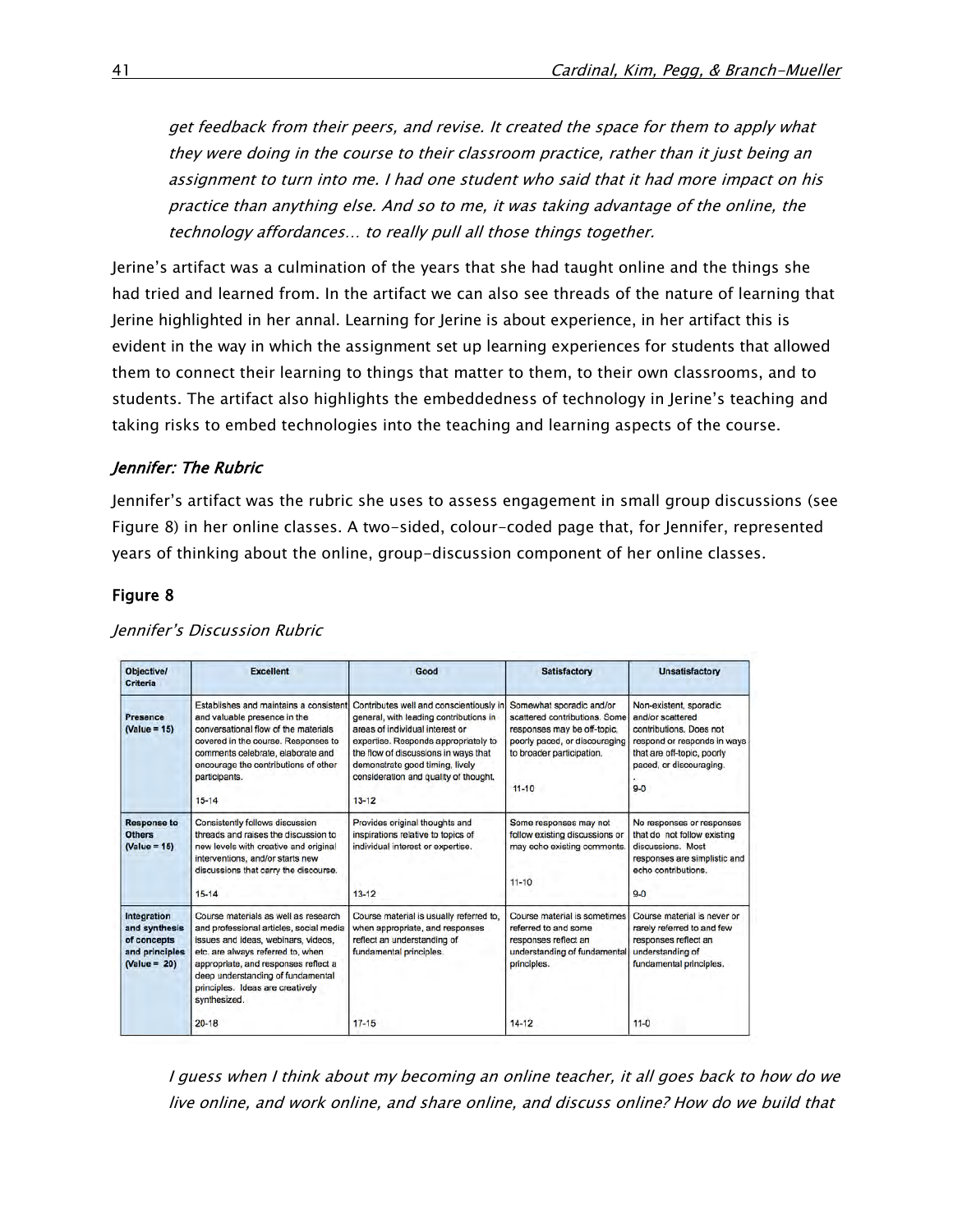graduate seminar model in an online world? This rubric has developed over years of fiddling with it, and trying to determine the value of different components, so presence, response to others, and integration and synthesis of concepts and principles, and how to support students through the process of engaging in course discussions, how to extend discussions, bring more to it, support the learning. How do we honour, value, assess, support, teach, mentor this different way of learning for them?

In reflecting on the choice of this artifact, Jennifer realized that she was still thinking about the place of teaching and learning—the community space that is central to Jennifer's stories to live by. Just like in her annal when she situated her stories of teaching in place, the rubric also represented this tension of what was "place" in online teaching. The rubric was Jennifer's way of trying to create a place on a blank piece of paper.

#### Retelling: Who Are We as Teachers in Online Spaces?

In narrative inquiry the terms—living, telling, retelling, and reliving—have particular meanings: We understand that people live out stories and tell stories of their living. Narrative inquirers … engage in narrative inquiry into … lived and told stories. We call this process of coming alongside [each other] and then inquiring into the lived and told stories retelling stories. (Clandinin, 2013, p. 34)

As we moved into the analysis, and looked across the transcripts and shared experiences we clearly saw the diversity of our understanding of teaching, learning, and being teacher. There were common threads of our collective dedication to student experiences, and the curiosity of pedagogy and practice but what this looked like and what we privileged was shaped by our experiences. In this next section we draw on sections of our narrative account that articulate our coming to know "who are we as teachers" and in this retelling we come to some deeper understandings of online teaching and who are we in this space.

#### Trudy: "I did not always feel fully human . . ."

Trudy shared,

In this online space I did not always feel fully human in my responses to students, but I realized that this is not the way our souls had been living the experience. Instead as our eyes met during our only face-to-face meeting, our souls said "there you are." They knew me. I knew them. We hugged and said, "it is so good to see you face to face" and I would add, "and your whole body too."

In the creation of my annal I came to see how even when I was focusing on school experiences they were never separate from the whole of my life. Each school grade memory came with memories of where I lived and with who, always transitioning between my mom's home and extended relatives for a diversity of reasons. In all memories teachers are there, but on the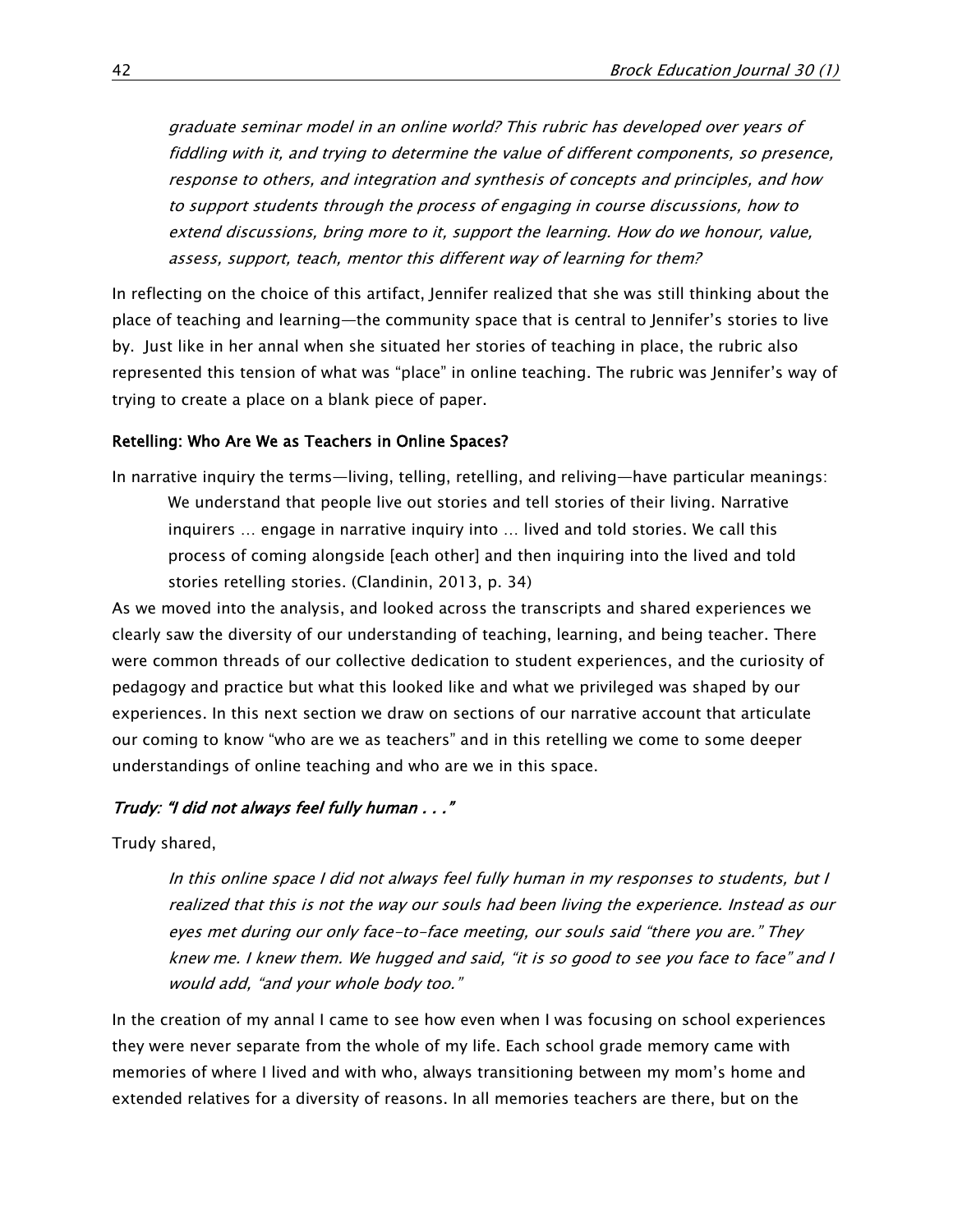periphery and important, not because of their pedagogical approach and teaching practices, but more how they created safe spaces for me to feel a sense of belonging, and an ability to just be. For me, learning didn't happen in direct transaction between teacher as knowledge holder and I as learner. It was an organic fluid experiential learning that happened over time and in a variety of spaces.

This inquiry has allowed me to return to my stories of being the learner and wanting to become "teacher." I see how my ways of knowing, being, and doing in online spaces is very much still shaped by this sense of creating safe spaces, co-composing with students a sense of belonging, and creating opportunities for us all, students and teacher(s), to "just be." What I also realized is that I did not yet know how to do that without attending to the whole of their being in the ways that I would have attended to children in elementary classrooms. I came to better understand the bumps, the moments of tension, and my attachment to my dusty laptop, in the artifact unpacking. The laptop kept me connected to students in a physical way, my body, to that artifact, to the students. This contact was something that I had been missing when I only saw their words, or pictures of their faces, or heard their voices but was never (rarely) in their physical presence. While I also felt tension when in the midst of the pull of those lives I also would have felt a loss had we (online students and I) not built relationships with an ethic of care and compassion at the heart of them. I did not come to answers about how I will create the online classroom to replicate that sense, but I did come to a deep understanding of who I am as a teacher, in and out of online spaces, and the interesting possibilities online, connected via technology, holds for future imagining.

#### Mijung: "I'm haunted by the ideal of good teacher"

My beliefs of "good" teachers were developed based on my lived experience of human relationships and the fullness of physical, mental, emotional, and spiritual being. I felt the ache of "not being a good teacher" in an online space. When I became a teacher, I understood "teacher" in the Korean culture to have so much respect and value.

[Teachers] are people who are going to take you into the right path of life. It's not only professional success, but also as a whole human being. There is kind of an interrelationship between teacher and students based on trust, respect, and care. That should be there for you to be a teacher and for you to be a student. That was what I was always looking for and trying to build up in my teaching and in my classroom. That's the kind of picture that I had in mind … the dream, the vision, everything.

Most of my teaching and learning experiences involved connections and relationships in faceto-face classrooms where the teacher and students were physically there to share their humanness, emotions, and difficulties together. In online spaces, without the physical and emotional beings, I keep questioning if I am the teacher I dreamed about. Maybe I need to give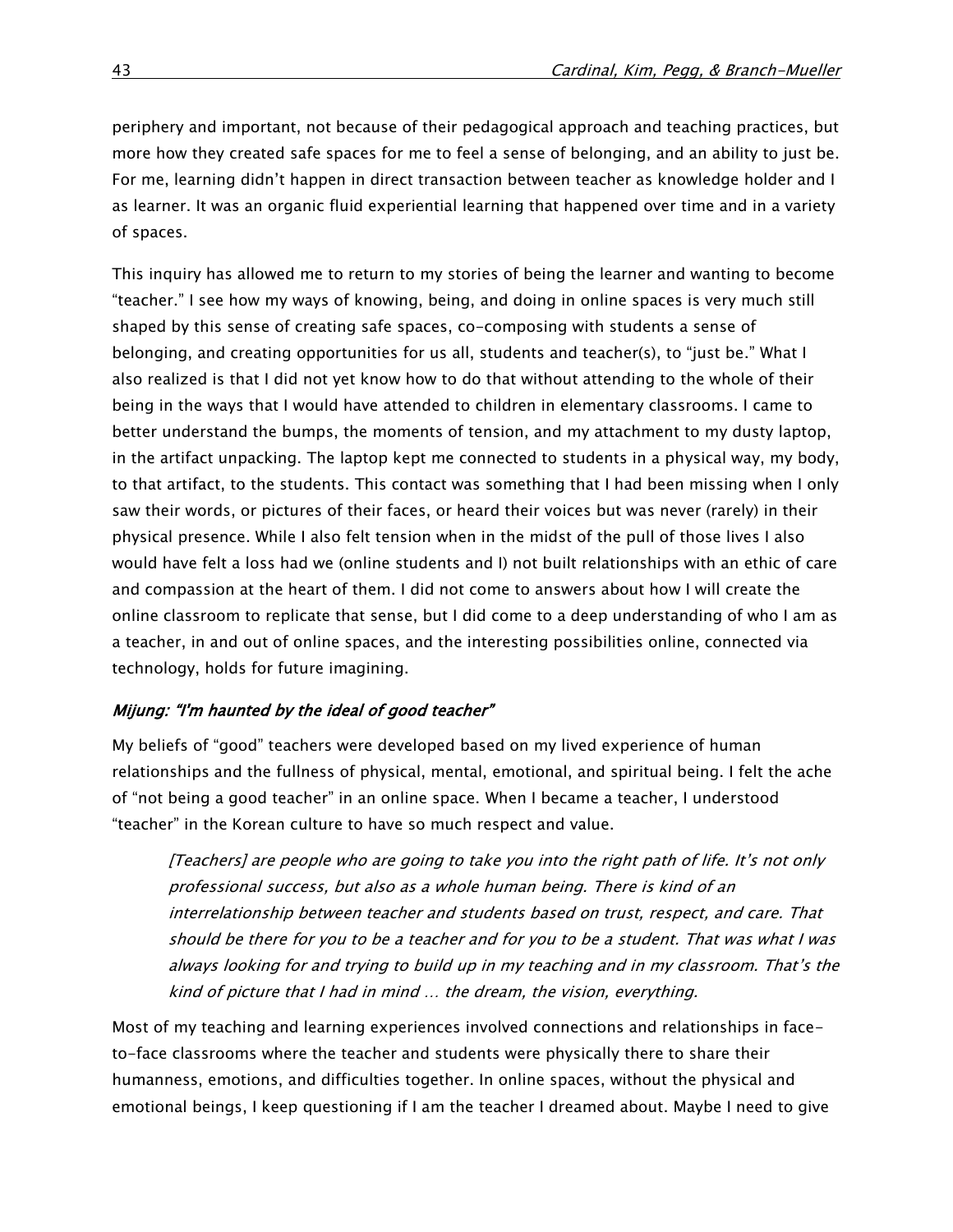up some parts of this dream, or maybe I have to change my ideas about "good teacher" because some things in face-to-face meetings are not always possible in an online space. What does a good teacher look like in online space? Who do I want to become?

#### Jerine: "How I was being taught and how I wanted to learn"

At first I was resistant to the idea of teaching online courses, I thought something was lost when the students and the instructor didn't interact in the same physical space. However, after teaching my first few online courses, I realized that I loved the flexibility that came with moving the learning outside of the four walls of the classroom. It opened up new opportunities for engaging in teaching and learning in ways that crossed boundaries of time and space. As a class we could engage in ongoing conversations that spanned days rather than being limited by the 3 hour/week class schedule, students could participate no matter where in the world they were, and we could more seamlessly integrate digital technologies into the course activities. Reflecting back on my annal helped me understand that my comfort with the boundlessness of the online teaching space came from my early educational experiences.

What do you want to be when you grow up? "Veterinarian, scientist, definitely not a teacher." My perspectives on teaching and learning are primarily informed by my own experiences within my family and in school. School should challenge your mind, but learning also did not all happen in school, learning happened in the woods, it happened through educational video games, and it happened at the dinner table as someone grabbed the encyclopedia to determine who was right or wrong about whatever random piece of trivia we were arguing over. My early memories of school often involved conflicts between how I was being taught and how I wanted to learn. Even as a young child, I didn't really see the importance of being in a classroom to learn.

I don't have an idealized image of school.

I have few positive memories of learning IN school. To me, what's important is creating learning moments, learning situations —that, doesn't have to happen in a classroom.

Engaging in this narrative inquiry has helped me better understand how my prior experiences of teaching and learning have informed my approach to online teaching, the tensions I experience with it, and the needs I have for professional development. It has also helped me understand that my approaches, my tensions, and my needs are not necessarily the same as others.

#### Jennifer: "What is real teaching?"

I have taught online for 19 years, and yet I still struggle with feeling like a teacher in the online environment. My story of teaching began on a fly-in reserve in northern Canada and continued in two other northern communities. In those places you know everybody, you teach everybody's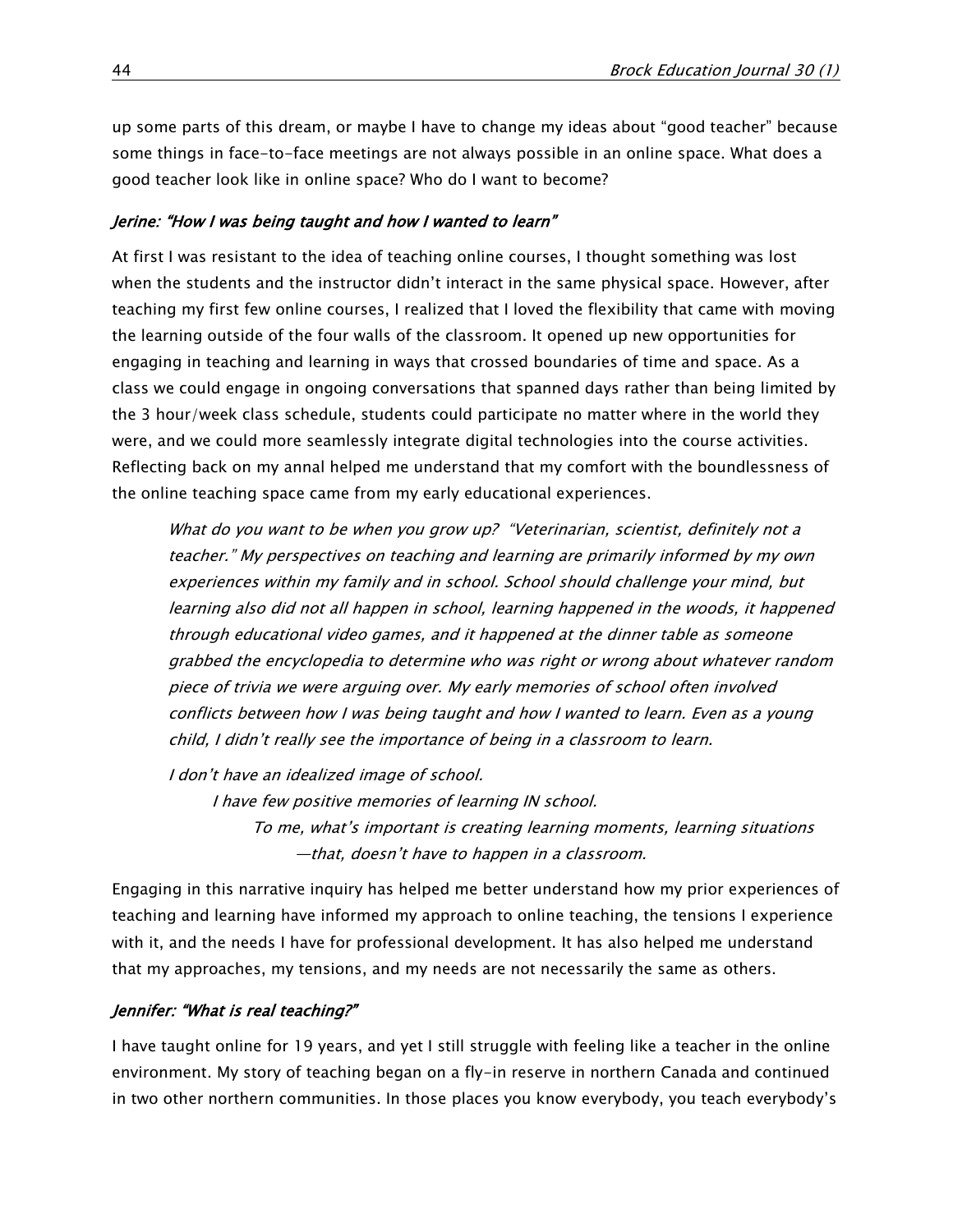kids, cousins, aunties, and uncles. As I told and retold my stories of online teaching they bumped against my stories of teaching face-to-face.

I gather up my materials, notes, attendance sheet, day plan, textbook, leftover handouts, and my coat, scarf, backpack and a water bottle. Keys and phone go in my pockets as I head to the elevator, I feel exhilarated after my 2-hour class with preservice teachers.

The elevator opens and I walk down the hall to my office. I drop my backpack onto the floor and melt into my office chair. I am exhausted. I reflect on the differences in my teaching life as I open up eClass to check in on my online grad class. I think about place, pace, preparation, and the opportunity to pause.

I have come to understand through this collaborative narrative inquiry that teaching for me is firmly connected to place. Online teaching doesn't always feel like "real teaching" and the selection of my artifact indicated that this is still a place of tension for me after 20 years. The stories to live by that I carry with me as teacher and university instructor shape the learning experiences that I include in my online courses.

#### Reflective Turn: Collaborative Autobiographical Narrative Inquiry and Online Teacher Educators

We began the collaborative autobiographical narrative inquiry with two wonders in mind: What is online teaching? Who are we in this space? As we engaged in the methods of creating annals, bringing artifacts, and writing stories of our experiences over time, we stayed awake to both the process as well as the understandings we were coming to. We listened carefully, and stayed with each of our stories over time, and noted the diversity of who we were, our experiences in online teaching, and what it was that kept us there despite moments of deep tension. We are all seeking to create online learning experiences that honour our differing understandings of who we were and were becoming as online teachers. As we are now at the end of the process, we contemplated the questions of justification: "the personal, the practical, and the social" (Clandinin et al., 2007, pp. 24-25).

What we have done in this paper is to take you through the process we engaged in, the collaborative autobiographical narrative inquiry process that we lived as a way to show you the personal justifications of this work. We came to understand how the stories to live by that we carried of becoming "teacher" shaped the ways we live and experience online teaching. Our individual backgrounds, experiences, and perspectives have influenced the ways we see, create, and navigate our place, and our students' place, in online classroom communities.

Each of our teacher narratives were unique and personal and were central to understanding what each of us prioritized when building an online course, working with students, creating assignments and learning experiences, and planning for assessment. For Trudy, an important aspect of teaching was being able to attend to students' whole beings and create a space where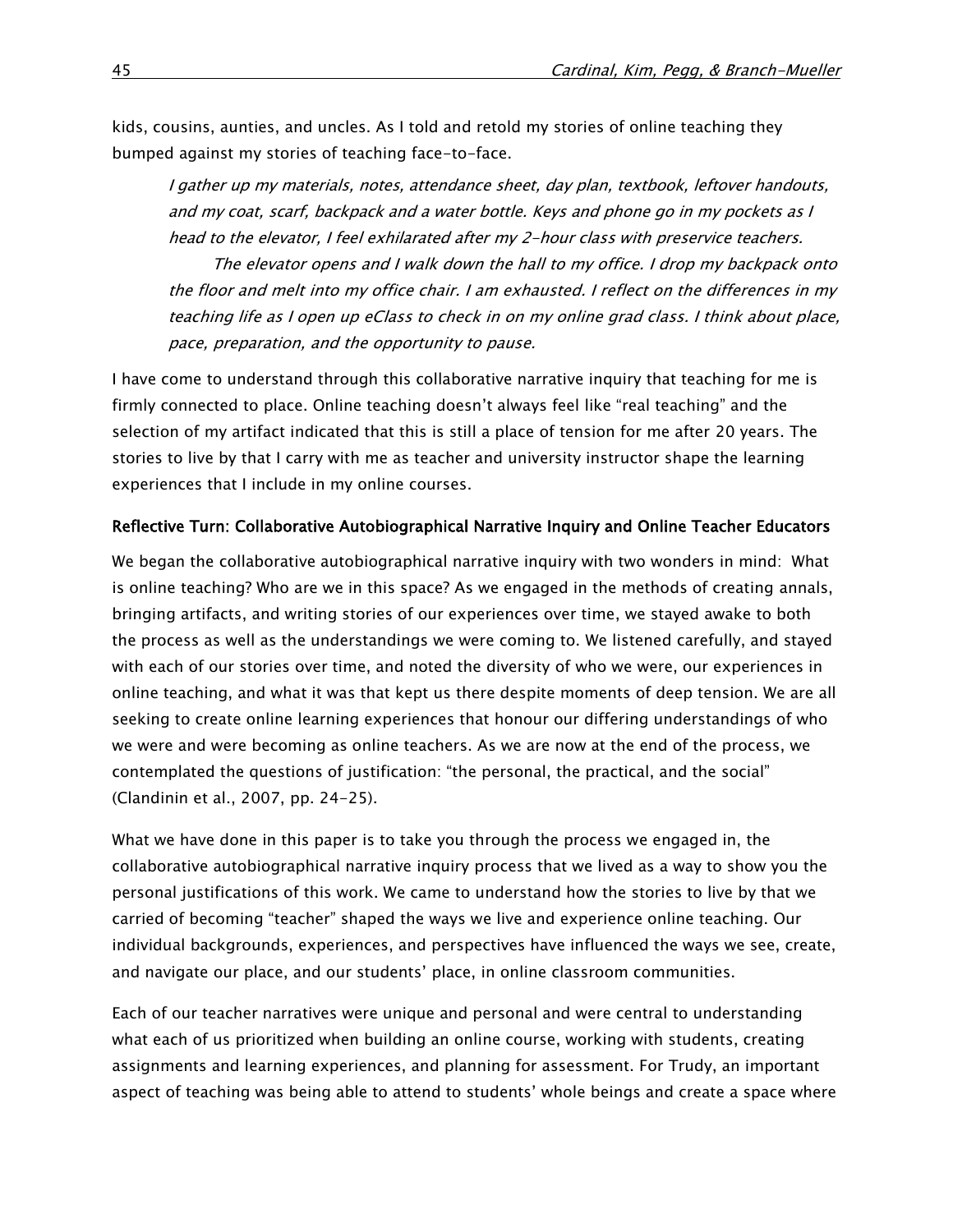students could feel a sense of belonging. She experienced this as more challenging in an online teaching environment and through this inquiry became aware of the importance of creating time and space in the schedule for coming to know each other as humans through introductory and ongoing videos, photographs, letters, and online discussions. For Mijung, her definition of a "good teacher" was integrally connected with building relationships with students and she questioned how she could bring the human relationship into online classes. Changing the teaching mode from face-to-face to online teaching in her graduate courses was a huge challenge for her to reflect on her being a teacher and the idea of "good teacher." Jerine did not have an idealized image of schooling and her most positive learning experiences often occurred outside of traditional school settings. The reflections on her personal narratives of teaching and learning helped her see how the online teaching setting gave her the freedom to step outside of the constraints of traditional classroom environments that she had struggled with as a learner and a teacher. Jennifer, who had taught online for the longest period of time, still struggled with feeling that teaching online didn't count as real teaching, because for her teaching was integrally connected to the place in which it occurred and online teaching did not exist in a place. Exploration of her teaching narrative helped her see the importance of creating "place" in her online courses by building community through her course activities, assignments, and assessments. Exploring our personal narratives of teaching and learning allowed each of us to better understand how we can build on our strengths and the areas of tension we need to grapple with.

Exploration of our personal narratives allowed each of us to see how the transition to online teaching aligned or bumped up against our deeply embedded beliefs about learning, what counts as teaching, and what spaces teaching and learning occur within. For some of us, our images of teaching were deeply connected to the physical space of the classroom and physical interactions between teacher and students. For others, the online teaching environment brought freedom from the constraints of traditional classroom learning environments and new possibilities for linking learning experiences to students' lives. The explorations of our narratives highlighted how the shift to online teaching created tensions and wonders about what is lost and what is still possible when the learning environment moves from the physical to the virtual. With new technologies that can be integrated into LMS platforms and with many web-based applications, there are many creative possibilities for sharing, connecting, and building new knowledge with students. We are in the process of learning new, creative ways of online teaching and learning, which will keep re-shaping our thinking, being, and becoming as a teacher.

#### Implications for Supporting Online Teaching

When we began this collaborative autobiographical narrative inquiry, we thought we would come away with a list of takeaways—what are the most important things we need to know about online teaching and learning. We shared our stories and searched for commonalities, but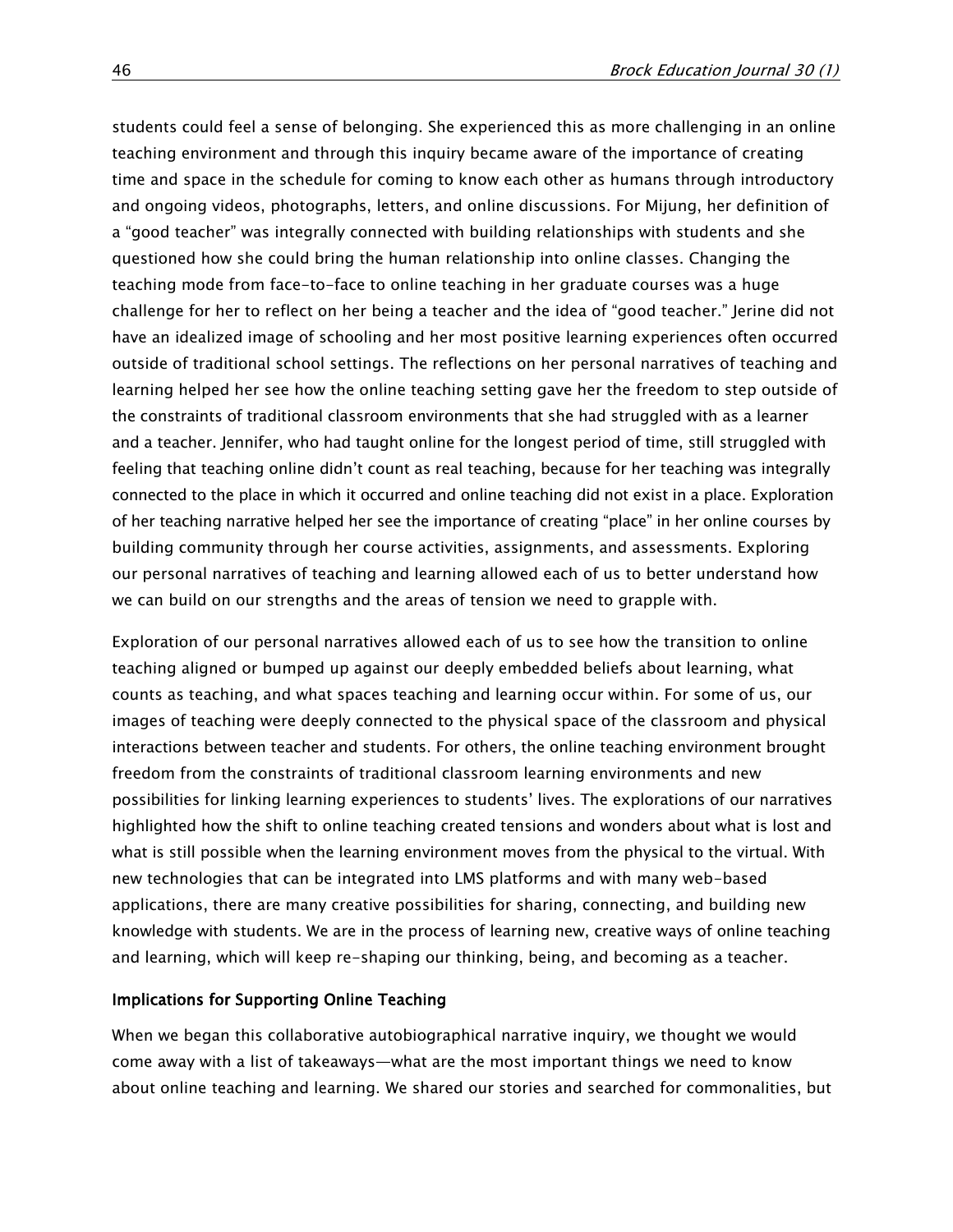came to realize that the richness and value was as much in the diversity as in the commonalities. What we realized was that the uniqueness of each of our personal narratives and the ways we personally viewed "teaching" meant that there was no list of "best practices." What we learned was that what is most important for online teaching and learning is to start by understanding our own stories of teaching and becoming a teacher in this very space of online. This was the big takeaway for us as narrative inquirers and as online teachers. When preparing for online teaching, it is important to think deeply about what you believe about teaching and learning, and recognize that this will shape your online teaching experience.

What matters to each of us as teachers and learners shapes the experiences we value in our online classes. Educational technologists should spend time listening to instructors' stories of teaching and learning to help determine how courses should be designed. Keeping in mind what we know about quality online learning, courses can be tweaked to more closely reflect the values of the instructor. Our stories of teaching and learning matter and should be central to the instructional design process.

The COVID-19 pandemic has drastically changed the postsecondary landscape and required many university instructors to quickly transition to online delivery of courses. This has resulted in a critical need for professional development and instructional design support. We recognize that the immediate needs will focus on training instructors on the use of online technologies and pedagogies needed to deliver online courses. However, our study highlights how the transition to online teaching is about so much more than learning new technologies and pedagogies for the online environment. Successful transitions to online teaching cannot only focus on mechanics and strategies; they also pay attention to the personal stories and beliefs that instructors hold about teaching and learning. Transitioning to online teaching can be overwhelming and having a grounding in your personal beliefs about teaching and learning can help instructors focus on the areas that matter most as they wade through the multitude of tools, apps, and techniques that are available for teaching online courses.

As we experienced the rapid move to online/remote learning because of COVID-19 in March 2020, reflection on our narratives of teaching helped us support our colleagues as they grappled with moving from the physical classroom to the virtual one. Because of COVID-19, there will be so many more stories of online teaching to be shared in the coming years. Colleagues who have never taught online will have stories to tell. They will be stories of musical instruments and math manipulatives, science experiments and colour theory, physical education games and children's literature. These stories will be of working with pre-service teachers who are new to online learning but now see why thinking about online learning is so important to their future lives as teachers. There will also be stories of questioning what good teaching means in this virtual space, going beyond what technologies are available and how we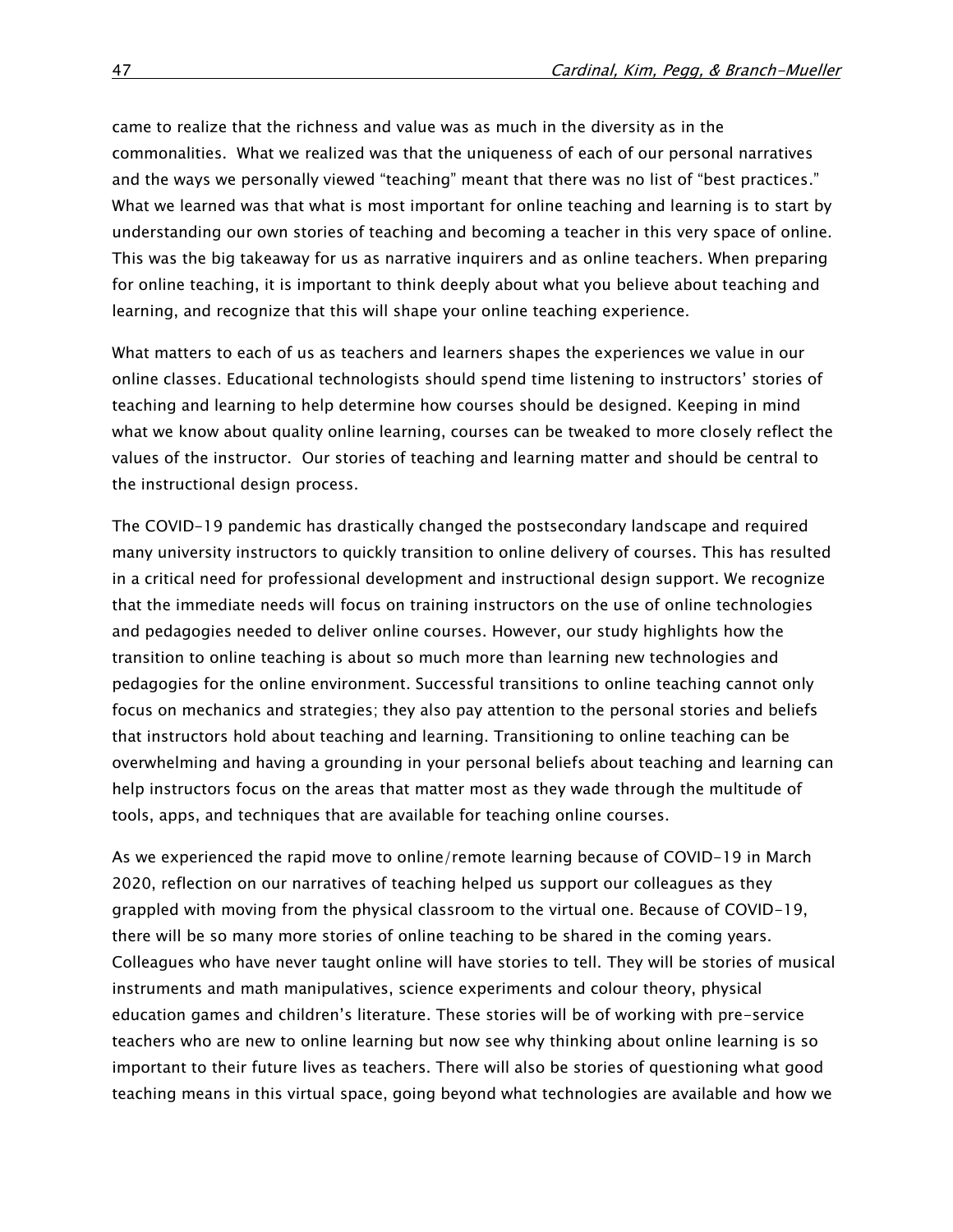implement them. These stories will highlight the values those teachers bring to teaching and learning and as we listen to those stories, we will hear our own stories.

From our collective experience we see the potential and value of collaborative autobiographical narrative inquiry for all those being and becoming online teachers, from diverse contexts and ranges of experiences. Hearing each other's stories and spending time engaging in a collaborative autobiographical narrative inquiry is a profound experience. In the narrative cycles of living, telling, retelling, and reliving (Clandinin & Connelly, 2000), the work of the narrative inquirers and participants rests in the retelling of storied experiences. While living and telling often shapes field texts, as we engage in thinking narratively with these lived and told stories in the co-composition of interim and final research texts, the possibilities for retelling and reliving open up. Clandinin and Connelly (1998) wrote that:

The promise of storytelling emerges when we move beyond regarding a story as a fixed entity and engage in conversations with our stories. The mere telling of a story leaves it as a fixed entity. It is in the inquiry, in our conversations with each other, with texts, with situations, and with other stories that we can come to retelling our stories and to reliving them. (p. 251)

In our busy lives as academics we rarely have time to slow down to talk about teaching. This narrative inquiry allowed us to delve deeply into our stories of being a learner and teacher. With these narrative inquirers or others, the simple act of one person telling stories of teaching helps to shape the way those who listen understand their own teaching stories.

We continue to negotiate the tensions and the moments of success while we also continue to wonder: How do we honour who we are and how it is that we live in the world in these online spaces without creating a single story (Adichie, 2009), but instead allowing each of us to create the online learning environment we need to feel like a "good teacher"? Our questions and stories on being and becoming a "good teacher" in online spaces will be continuously experienced and challenged by many teachers who are teaching their students virtually in these strange COVID-19 times. We look forward to sharing, listening, and reflecting on more stories together with others to creatively rebuild our understandings of what it means to be a good teacher in this rapidly changing space and time.

#### References

- Adichie, C. N. (2009, July). Chimamanda Ngozi Adichie: The danger of a single story [Video]. TED Conferences. [https://www.ted.com/talks/chimamanda\\_adichie\\_the\\_danger\\_of\\_a\\_single\\_story](https://www.ted.com/talks/chimamanda_adichie_the_danger_of_a_single_story)
- Boling, E. C., Hough, M., Krinsky, H., Saleem, H., & Stevens, M. (2012). Cutting the distance in distance education: Perspectives on what promotes positive, online learning experience. Internet and Higher Education, 15(2), 118-126. <https://doi.org/10.1016/j.iheduc.2011.11.006>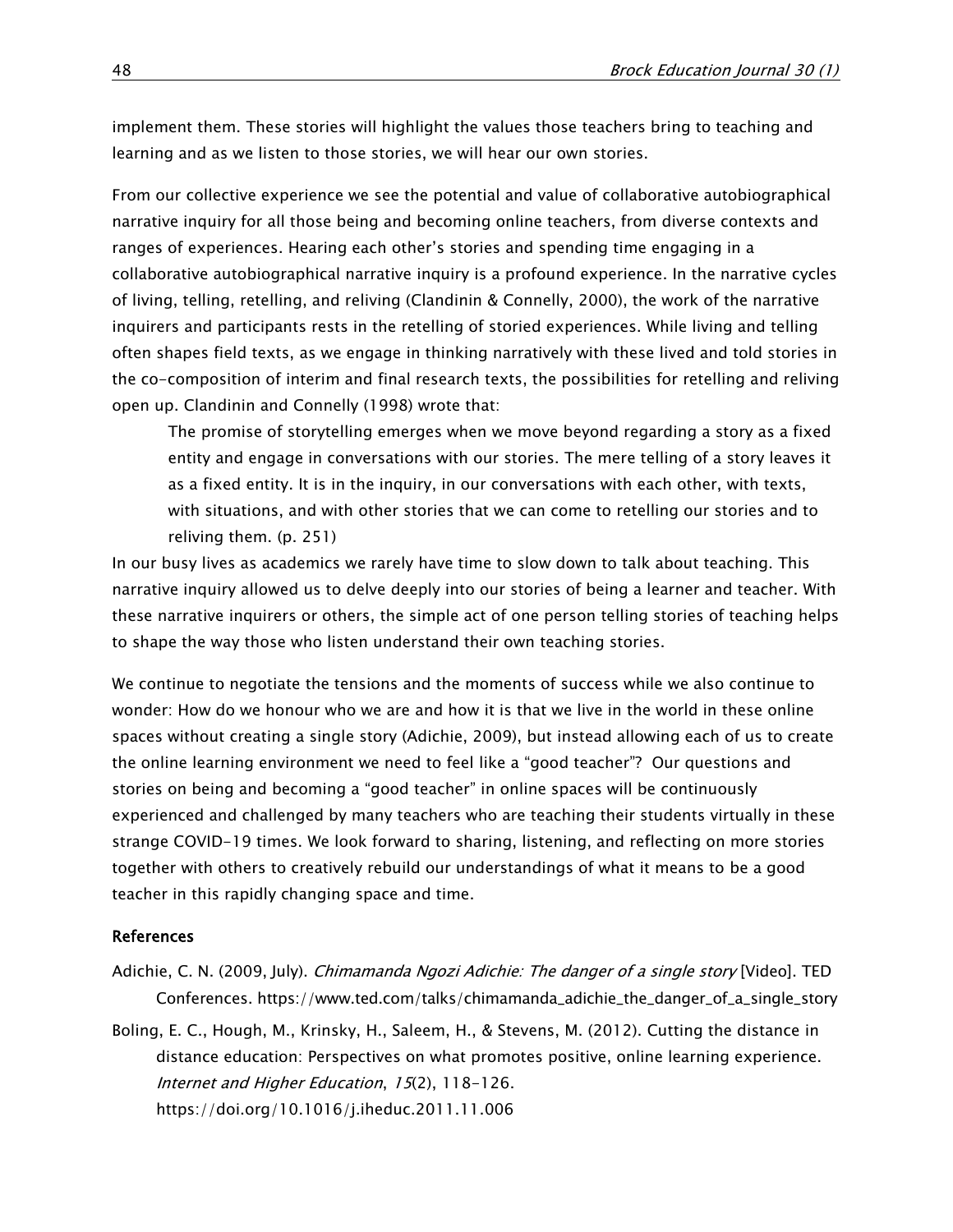- Bowness, S. (2015, April 8). Why more universities are offering online graduate degrees. University Affairs. [https://www.universityaffairs.ca/features/feature-article/why-more](https://www.universityaffairs.ca/features/feature-article/why-more-universities-are-offering-online-graduate-degrees/)[universities-are-offering-online-graduate-degrees/](https://www.universityaffairs.ca/features/feature-article/why-more-universities-are-offering-online-graduate-degrees/)
- Cardinal, T. (2010). For all my relations an autobiographical narrative inquiry into the lived experience of one Aboriginal graduate student [Master's thesis, University of Alberta]. ERA. <https://era.library.ualberta.ca/items/fb90bbcc-429c-4a54-b5c3-af8889ac6cdc>

Clandinin, D. J. (2013). Engaging in narrative inquiry. Left Coast Press.

- Clandinin, D. J., & Caine, V. (2013). Narrative inquiry. In A. A. Trainor & E. Graue (Eds.), Reviewing qualitative research in the social sciences (pp. 166-179). Routledge.
- Clandinin, J., Caine, V., Estefan, A., Huber, J., Murphy, M. S., & Steeves, P. (2015). Places of practice: Learning to think narratively. Narrative Works, 5(1), 22-39. <https://journals.lib.unb.ca/index.php/NW/article/view/23783/27557>
- Clandinin, D. J., & Connelly, F. M. (1998). Asking questions about telling stories. In C. Kridel (Ed.), Writing educational biography: Explorations in qualitative research (pp. 245–253). Garland.
- Clandinin, D. J., & Connelly, F. M. (2000). Narrative inquiry: Experience and story in qualitative research. Jossey-Bass.
- Clandinin, D. J., & Huber, J. (2010). Narrative inquiry. In B. McGaw, E. Baker, & P. Peterson (Eds.), International encyclopedia of education (3rd ed., pp. 436-441). Elsevier. <https://doi.org/10.1016/B978-0-08-044894-7.01387-7>
- Clandinin, D. J., Pushor, D., & Orr, A. M. (2007). Navigating sites for narrative inquiry. Journal of Teacher Education, 58(1), 21-35. <https://doi.org/10.1177%2F0022487106296218>
- Clandinin, D. J., & Rosiek, J. (2007). Mapping a landscape of narrative inquiry: Borderland spaces and tensions. In D. J. Clandinin (Ed.), Handbook of narrative inquiry: Mapping a methodology (pp. 35-76). Sage.<https://dx.doi.org/10.4135/9781452226552.n2>
- Connelly, F. M., & Clandinin, D. J. (1990). Stories of experience and narrative inquiry. Educational Researcher, 19(5), 2-14. <https://doi.org/10.3102%2F0013189X019005002>
- Connelly, F. M., & Clandinin, D. J. (1999). Shaping a professional identity: Stories of educational practice. Teachers College Press.
- Downey, C. A., & Clandinin, D. J. (2010). Narrative inquiry as reflective practice: Tensions and possibilities. In N. Lyons (Ed.), Handbook of reflection and reflective inquiry: Mapping a way of knowing for professional reflective inquiry (pp. 383-397). Springer. [https://doi.org/10.1007/978-0-387-85744-2\\_19](https://doi.org/10.1007/978-0-387-85744-2_19)